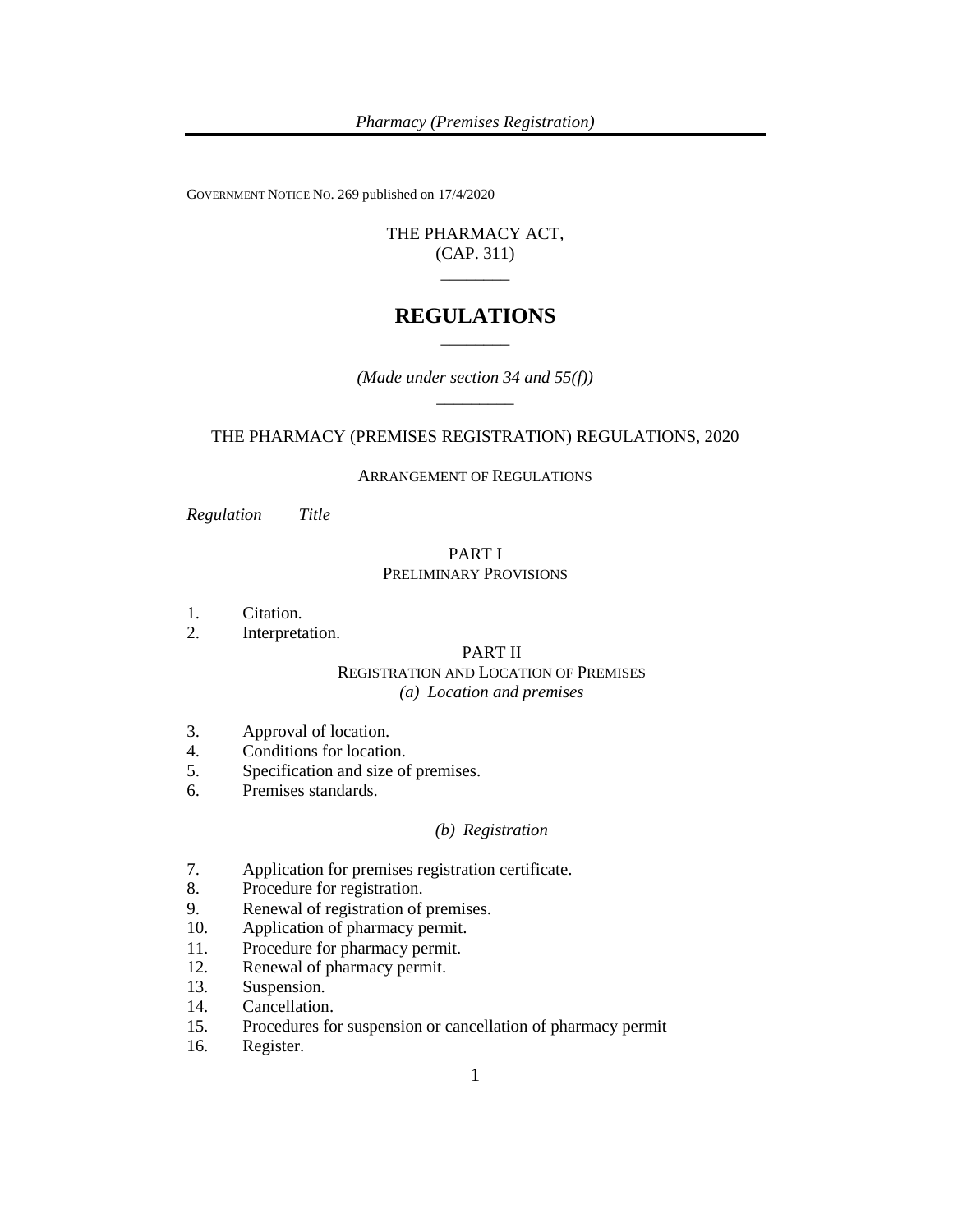- 17. Temporary closure.<br>18. Restoration.
- Restoration.
- 19. Restriction in respect of pharmacy names.
- 20. Application for change of premises location, name and ownership.

# PART III GENERAL PROVISIONS

- 21. Transition period.<br>22. Offence and penal
- Offence and penalty.

**SCHEDULES** \_\_\_\_\_\_\_\_

\_\_\_\_\_\_\_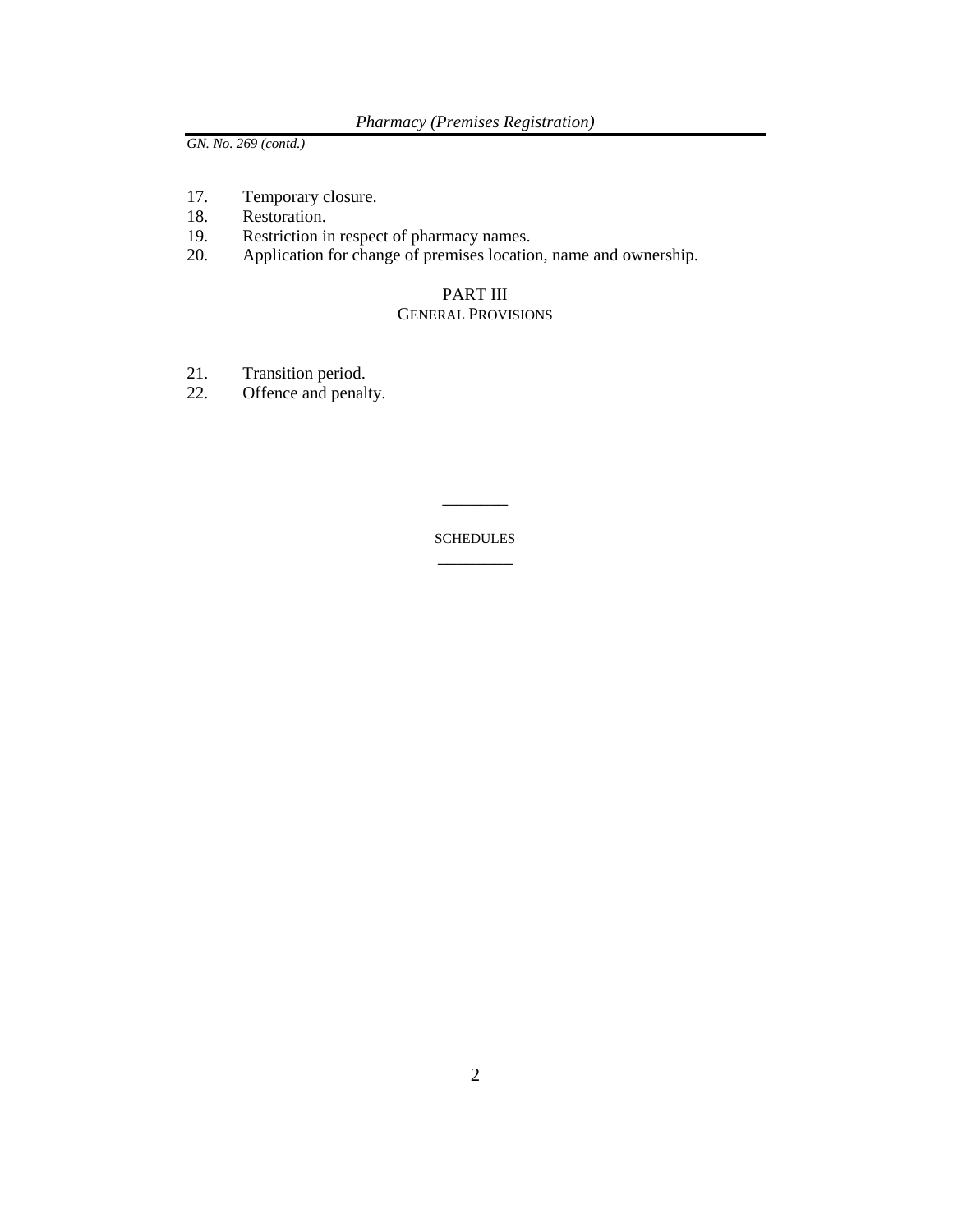THE PHARMACY ACT, (CAP. 311)

 $\overline{\phantom{a}}$   $\overline{\phantom{a}}$ 

# **REGULATIONS**  $\overline{\phantom{a}}$   $\overline{\phantom{a}}$   $\overline{\phantom{a}}$   $\overline{\phantom{a}}$   $\overline{\phantom{a}}$   $\overline{\phantom{a}}$   $\overline{\phantom{a}}$   $\overline{\phantom{a}}$   $\overline{\phantom{a}}$   $\overline{\phantom{a}}$   $\overline{\phantom{a}}$   $\overline{\phantom{a}}$   $\overline{\phantom{a}}$   $\overline{\phantom{a}}$   $\overline{\phantom{a}}$   $\overline{\phantom{a}}$   $\overline{\phantom{a}}$   $\overline{\phantom{a}}$   $\overline{\$

*(Made under section 34 and 55(f))*

\_\_\_\_\_\_\_\_\_

# THE PHARMACY (PREMISES REGISTRATION) REGULATIONS, 2020

# PART I

# PRELIMINARY PROVISIONS

| Citation               | 1. These Regulations may be cited as the Pharmacy<br>(Premises Registration) Regulations, 2020.                                                                                                                                 |
|------------------------|---------------------------------------------------------------------------------------------------------------------------------------------------------------------------------------------------------------------------------|
| Interpretation         | 2. In these Regulations, unless the context requires<br>otherwise-                                                                                                                                                              |
| Cap.311                | "Act" means the Pharmacy Act;                                                                                                                                                                                                   |
| GN. No. 185<br>of 2019 | "Accredited Drugs Dispensing Outlet" also in its acronym<br>"ADDO" means the premises accredited under the<br>Accredited Drugs Dispensing Outlets (Standards<br>and Ethics for Dispensation of Medicines)<br>Regulations, 2019; |
|                        | "approved location" means the location approved by the<br>Registrar for establishment of pharmacy;                                                                                                                              |
|                        | "business of a pharmacy" includes professional pharmacy<br>practice and any activity carried out by a person in<br>relation to medicines, medical device or herbal<br>medicines;                                                |
|                        | "Committee" means a Committee established by the<br>Council to evaluate applications for premises<br>registration and making recommendations thereon;                                                                           |
|                        | "community pharmacy" means a business of a pharmacy<br>located in community on which pharmaceuticals and<br>related products are sold in retail;                                                                                |
|                        | "consultant pharmacy" means a pharmacy which provide<br>specialized pharmaceutical services;                                                                                                                                    |
|                        | "Council" means the Council established under section 3 of                                                                                                                                                                      |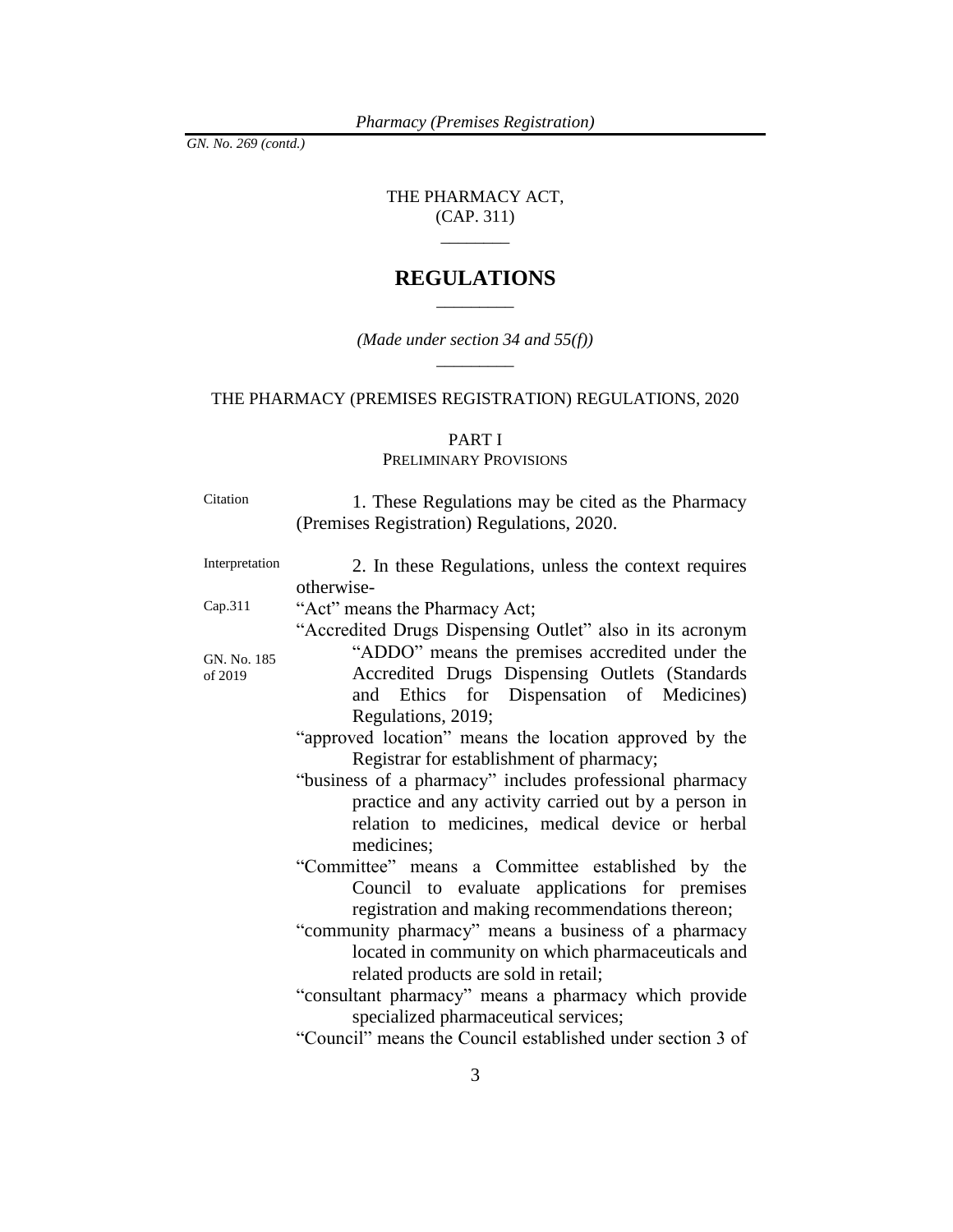Pharmacy Act;

- "premises" includes a land, building, structure, basements and a vessel and in relation to any building includes a part of a building any cartilage, forecourt or yard, and in relation to a vessel includes a ship, boat, aircraft, and a carriage or receptacle of any kind, whether open or closed or place of storage used in connection with any service pertaining to practice of a pharmacist;
- "Registrar" means the Registrar of the Council appointed under section 12 of the Act;
- "storage facilities" means a building for storage of pharmaceutical products;
- "superintendent" means a pharmacist in-charge who supervises a pharmacy and is registered as such by the Council; and
- "wholesale pharmacy" means a pharmacy that buy medicines, medical devices or cosmetics from importers or local manufactures and sell in bulk to the retailer pharmacy.

#### PART II

# REGISTRATION AND LOCATION OF PREMISES *(a) Location and premises*

Approval of location

3.-(1) A person shall not carry out a business of a pharmacy in a location and premises that are not approved by the Registrar and registered by the Council.

(2) A person who wishes to establish a business of pharmacy shall apply to the Registrar by filling in approval of location form as set out in the First Schedule to these Regulations.

(3) A form referred to under subregulation (2) shall be accompanied by the payment of a prescribed fee.

(4) The Registrar shall, after receiving an application from the applicant, inspect the premises before consider for registration.

**Conditions** for location

4.-(1) Subject to the provision of regulation 3(2), an applicant shall take into consideration the distance criteria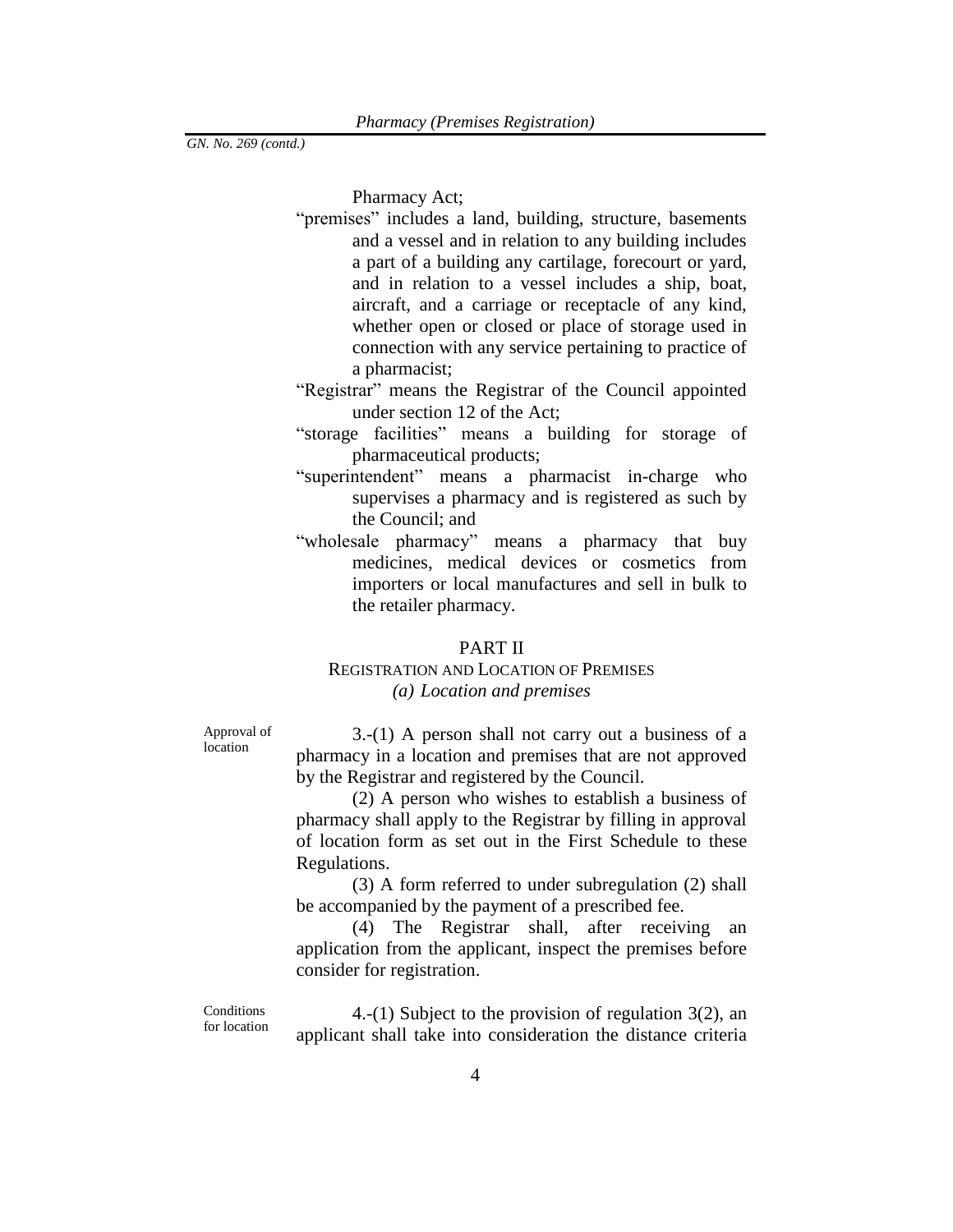before applying to the Registrar for approval of location to carry out the business of a pharmacy as follows-

- (a) at least 150 meters in radius away from the existing community pharmacy or approved location but this shall not apply to wholesale and consultant pharmacies;
- (b) not less than 500 meters from facility boundaries in radius from public tertiary health facilities (national hospitals, specialized and zonal referral);
- (c) not less than 400 meters and 300 meters from facility boundaries in radius from public secondary health facilities, that is regional referral hospitals and district hospitals respectively;
- (d) not less than 200 meters from facility boundaries in radius from public primary health facilities that is health centres and dispensaries; and
- (e) not located within the same premises with unsuitable or risky premises.

(2) For the purpose of subregulation 1(e), "unsuitable or risky premises" means the premises or activities that emit obnoxious materials wastes like fuel fumes, contaminants, open sewerage, petrol stations, retail business that serve alcoholic beverages (bar), areas prone to floods, medical laboratories or any other place as the Council may declare unfit for the business of a pharmacy to be carried out.

(3) The distance criteria under subregulation (1) shall not apply to-

- (a) a community pharmacy owned by a private health facility and such facility wishes to operate the pharmacy within their premises;
- (b) a community pharmacy operated nearby a private health facility;
- (c) a community pharmacy renewing registration certificate at the same premises;
- (d) community pharmacies separated by a high way or double tarmac road from one community pharmacy or approved location;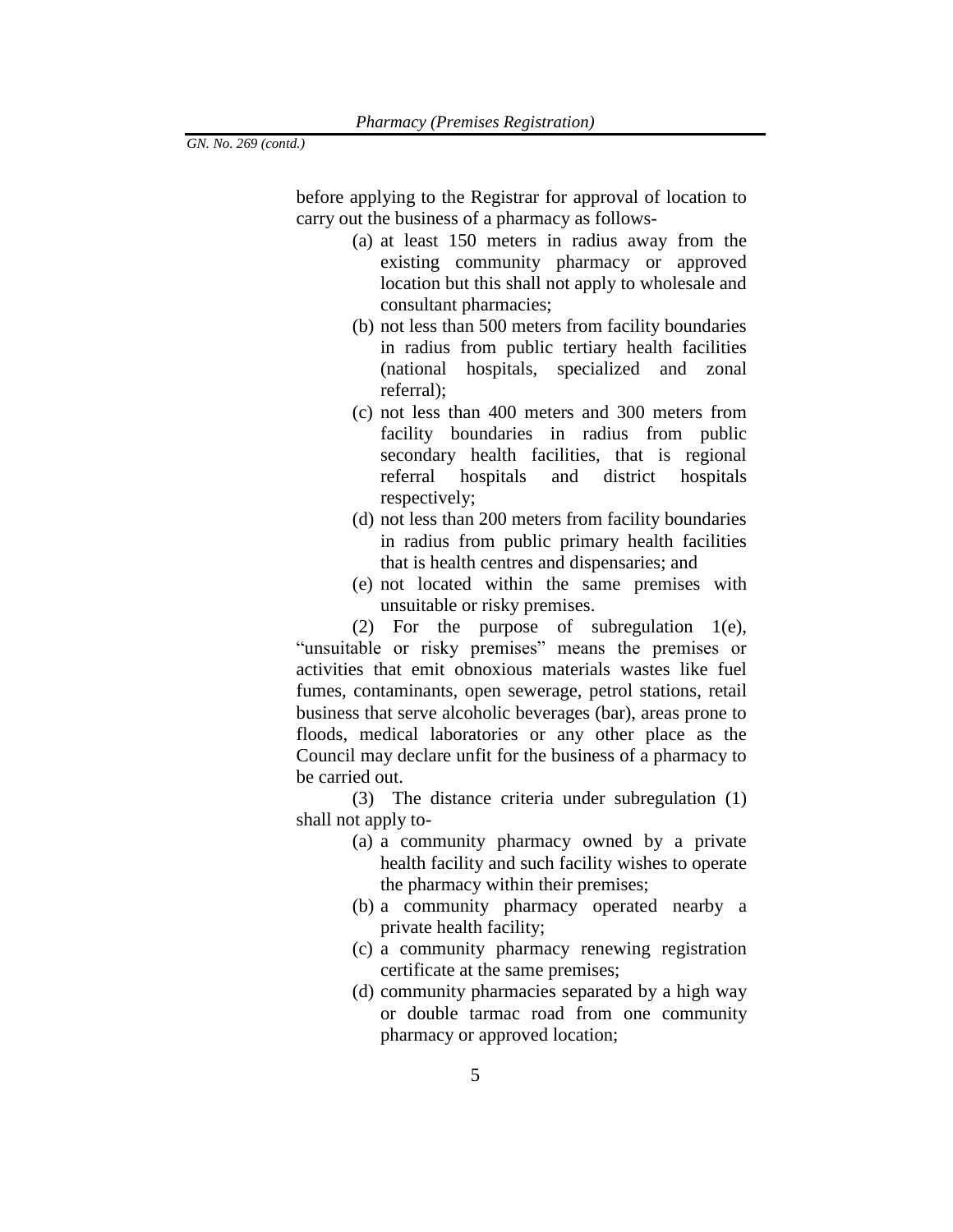- (e) a community pharmacy in a shopping centre such as malls, supermarkets, building complexes and confined within those premises on the different floor;
- (f) the owner of a valid registered drug shops or Accredited Drug Dispensing Outlets (ADDO);
- (g) Reallocation of premises due to force majeure; and
- (h) premises which were previously registered as a community pharmacy and the owner eventually surrendered to operate the pharmacy business,

Provided that no other new application of community pharmacy has been approved on that locality.

(4) Notwithstanding the provision of regulation 4(1)(a), the Registrar may approve location below 150 meters for the establishment of community pharmacy, and the applicant must satisfy the criteria for the determination of a need for the pharmaceutical service in respect area for which the application is made upon considering-

- (a) the nature and extent of the pharmaceutical service to be provided as compared to existing pharmaceutical services in that locality;
- (b) the benefit to members of the specific community which the pharmacy intends to be serving;
- (c) the suitability of the location and the need of the premises applied for; and
- (d) any special care needs of the community to be served.

Specification and size of premises

5. The Registrar shall, after conducting inspection and being satisfied that the applicant has complied with the conditions of the location specified under regulation 4, direct the applicant to build or renovate the premises in accordance with the following specifications:

- (a) minimum area of  $30m<sup>2</sup>$  which is divided into display area, dispensing room and pharmacist's office and each room should have not less than 2.5m internal height for a community pharmacy;
- (b) minimum total area of  $60m<sup>2</sup>$  which is divided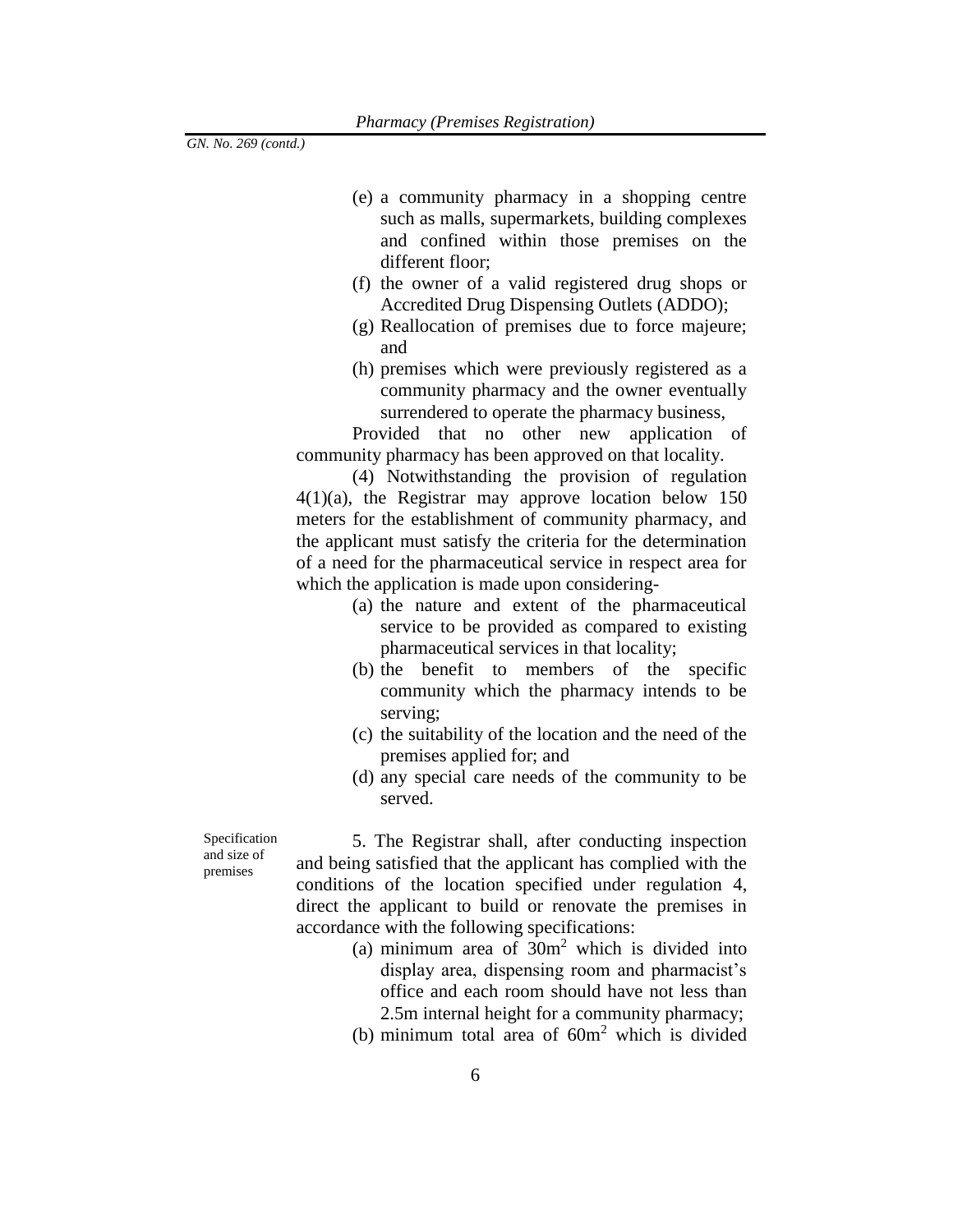into display area, store, receiving area, dispatch bay and pharmacist's office and each room should have not less than 2.5m internal height for a wholesale pharmacy;

- (c) minimum of two rooms which are for the office of specialized pharmacist and reception for a consultant pharmacy;
- (d) internal height for a storage facility should not be less than 2.5 meter;
- (e) the premises must have a single point of entry; and
- (f) any other additional specification as the Council may deem necessary.

Premises standards

6. An applicant who wishes to construct a pharmacy shall ensure that the premises are in conformity with the following standards:

- (a) the external and internal appearance of pharmacies are in white, cream, light in colour;
- (b) the design and layout of the pharmacy must be of such a way that only allows pharmaceutical personnel to have direct access to prescription and controlled medicines;
- (c) the design and layout of the pharmacy must permit a logical flow of work, effective communication, supervision, effective cleaning, maintenance and must minimize the risk of errors, cross-contamination and anything else which would have an adverse effect on the quality of pharmaceuticals;
- (d) all parts of the premises must be maintained in an orderly, tidy condition and suitable effective means of lighting and ventilation;
- (e) electronic devices for attendance monitoring shall be installed;
- (f) fire extinguisher is installed, checked and maintained regularly;
- (g) pharmaceuticals must be protected from the adverse effects of light or other temperature extremes and dampness;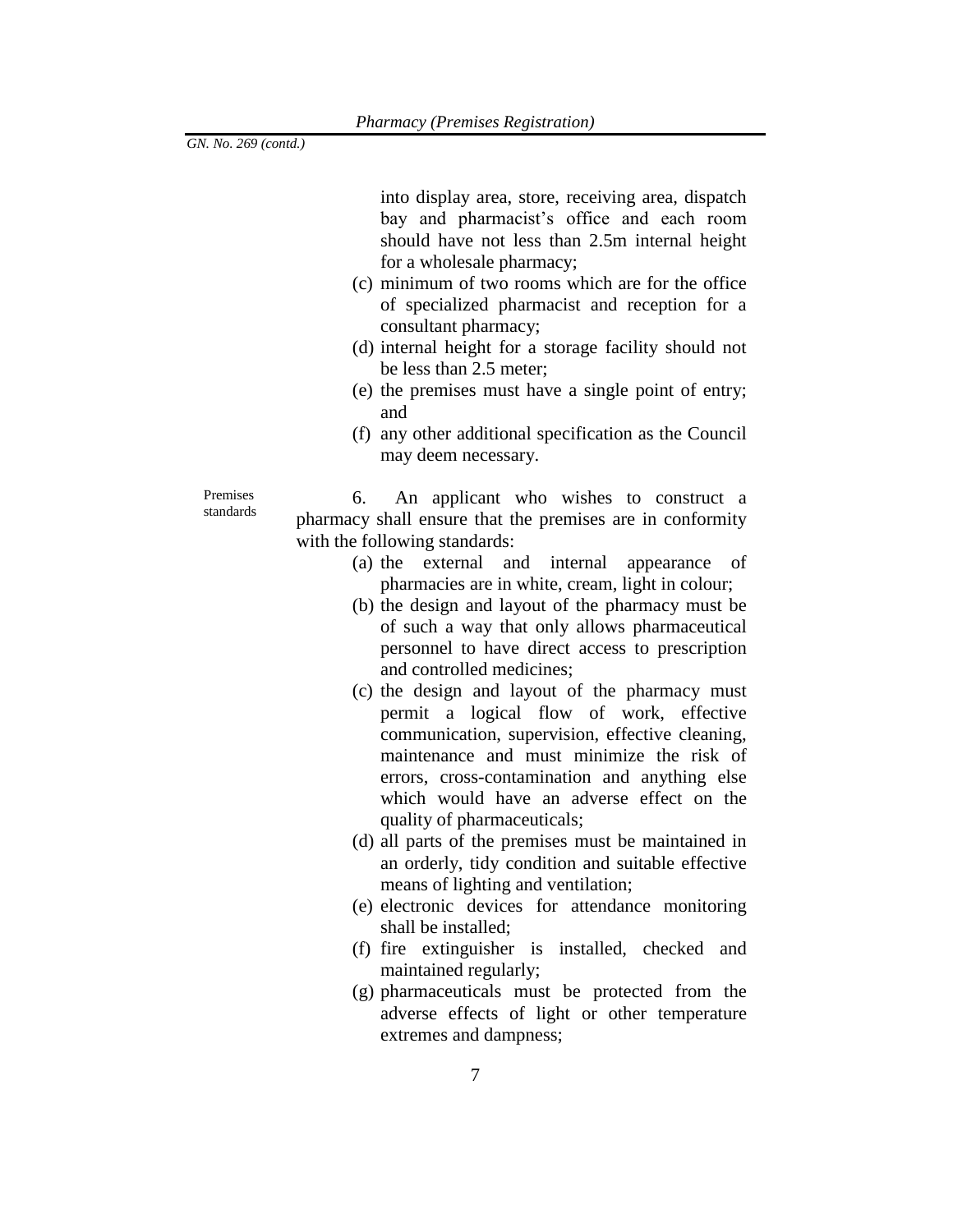- (h) the temperature in pharmacy premises must be maintained below  $25^\circ c$  and must have an airconditioner and fans installed in the premises, which are in a good working order and working room thermometer shall be hung from the wall;
- (i) availability of clean hand wash basin or sink which is easy to maintain in a hygienic condition and has a source of running water and a closed drainage system;
- (j) for facilities which have toilets, the toilets must not be considered on the total size of a pharmacy or not used for storage of pharmaceuticals and must be kept clean and in good order; and
- (k) storage areas must be secured, have sufficient area, shelving and pallets which is easy for arrangements and maintained in a hygienic condition.

# *(b) Registration*

Application for premises registration certificate

7. The Registrar shall, after being satisfied that the applicant has complied with terms and conditions specified in these Regulations, inform the applicant to submit a filled in application form for registration of premises provided for under Second Schedule of these Regulations and shall be accompanied by the following-

- (a) a copy of lease agreement or other agreement in terms of which the applicant has the right to occupy the proposed pharmaceutical premises;
- (b) if he is the owner of the premises, should submit certified copy of the title deed or similar document evidencing his right of occupancy of such premises;
- (c) a copy of the site plan of the building indicating the location of the pharmaceutical premises in relation to adjoining or surrounding businesses and access to and from such premises;
- (d) a copy of the plan layout of the actual pharmacy premises;
- (e) proof of payment of prescribed fee; and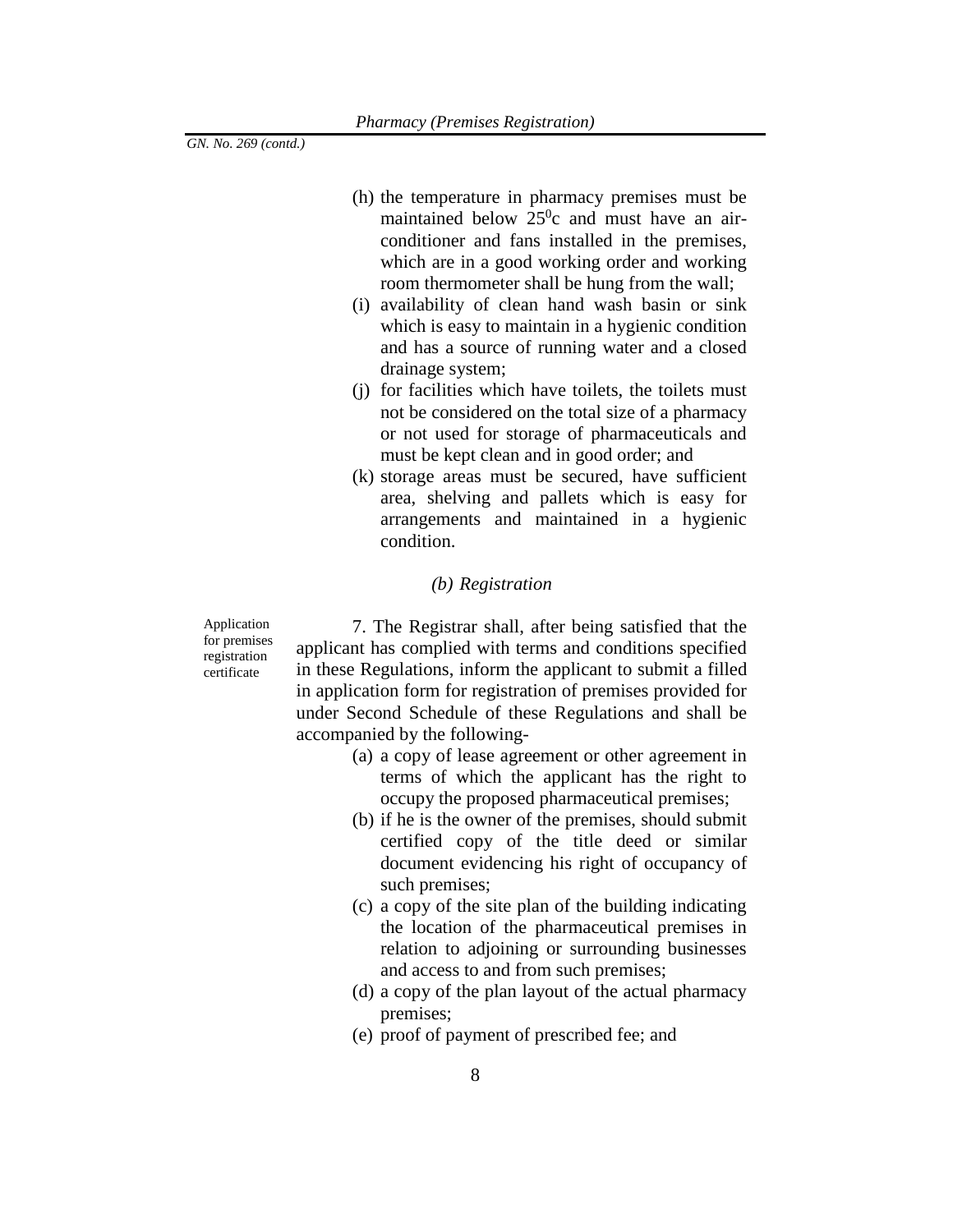(f) any other document which the Council may deem necessary.

Consideratio n of application

8.-(1) Upon receipt of a duly filled in application under regulation 8 and being satisfied that the application complies with the requirement for registration, the Registrar shall submit such application to the Committee for consideration and thereafter forward its recommendation to the Council for approval.

- (2) The Council may-
- (a) approve the application and direct the Registrar to register the premises; or
- (b) reject an application and direct the Registrar to inform the applicant accordingly stating the reasons for the Council's decision.

(3) Upon approval for registration by the Council, the Registrar shall issue a registration certificate to the premises as prescribed in the Third Schedule.

(4) Premises registered under these Regulations shall maintain, improve and comply with the Pharmacy Practice Regulations enforce.

(5) An owner of a registered pharmacy premises who fails to maintain the building standards of a premises as at the time of registration commits an offence and upon conviction shall be liable to a fine not exceeding two million shillings of imprisonment for a term not exceeding six month or both.

Renewal of registration of premises

9.-(1) Certificate of registration of premises shall, unless otherwise cancelled or revoked, be valid for a term of five years from the date of registration.

(2) A holder of certificate of registration issued under these Regulations may apply for renewal of such registration at least three months before the expiry of such registration,

Provided that, an application for renewal of registration shall be considered if the Council satisfies itself that the applicant has maintain standards of premises as prescribed in these Regulations and has paid a prescribed fee.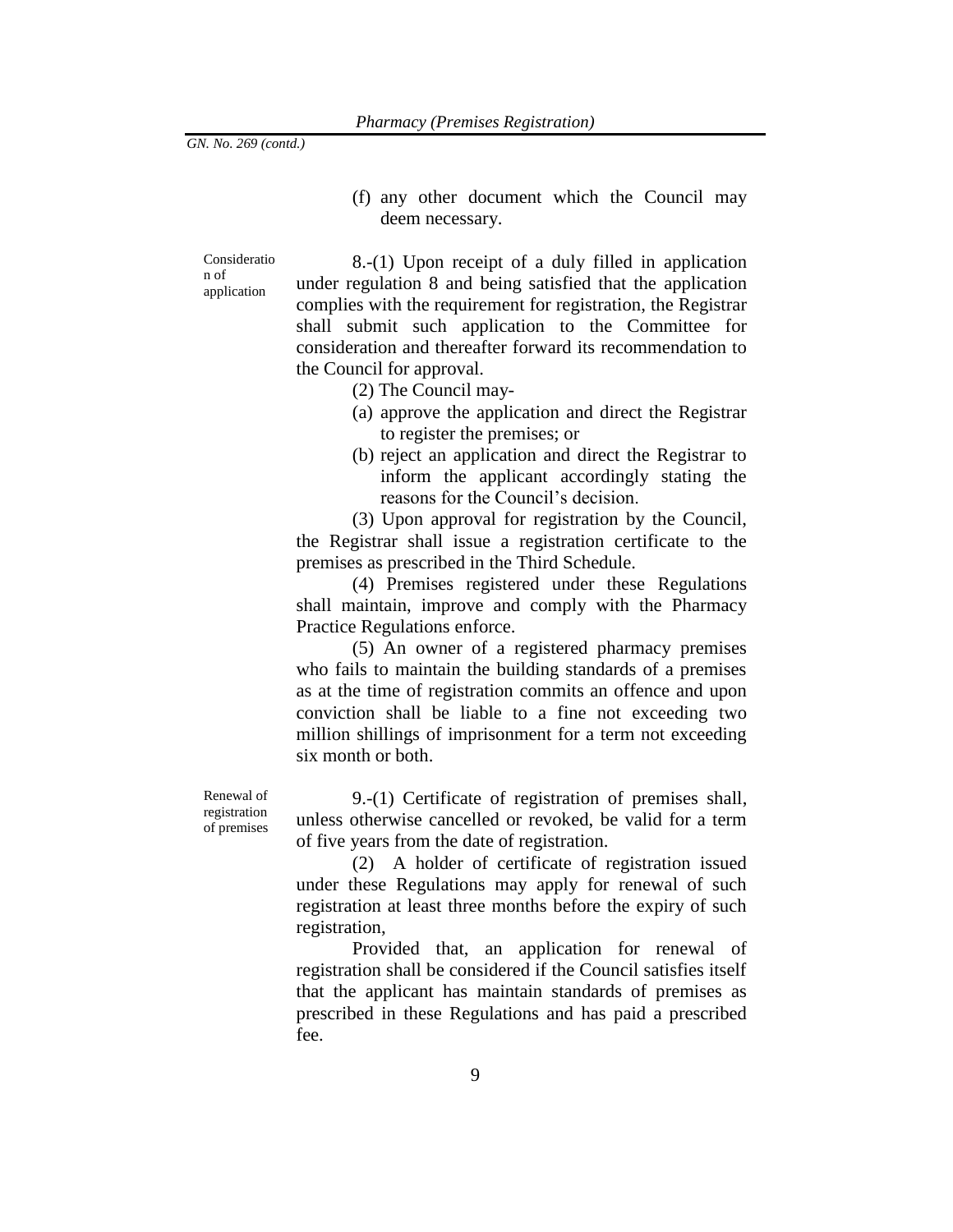Application of pharmacy permit

10.-(1) A person who wishes to conduct business of a pharmacy shall make an application to the Registrar for pharmacy permit by filling in a form as set out in the Fourth Schedule and shall be accompanied by the prescribed fee.

(2) The application for pharmacy permit shall also be accompanied by the following documents-

- (a) application for premises registration;
- (b) copy of legal document indicating that the superintendent is in association or constitutes a body corporate to the proposed pharmacy business;
- (c) copy of superintendent's licence to practice;
- (d) a letter of commitment addressed to the Registrar declaring that the superintendent shall serve in his capacity to the proposed pharmacy business;
- (e) copy of contract with at least one other pharmaceutical personnel to be bound to the pharmacy business in its daily operations; and
- (f) any other document which the Council may deem necessary.

Procedure for pharmacy permit

11.-(1) The Registrar shall, after receiving the application and being satisfied that the application complies with the requirement for pharmacy permit, submit to the Committee for consideration and there after forward its recommendation to the Council for approval.

(2) Subject to subregulation (1), the Council may approve the application and direct the Registrar to grant the application and issue a pharmacy permit as prescribed in Fifth Schedule.

(3) Where the Council considers that the applicant is not fit and proper person to be issued with a permit it shall refuse to issue the pharmacy permit and direct the Registrar to inform the applicant accordingly stating the reasons for the Council's decision.

Renewal of pharmacy permit

12.-(1) Pharmacy permit shall be valid from the date of issuance and renewed before 30<sup>th</sup> June every year.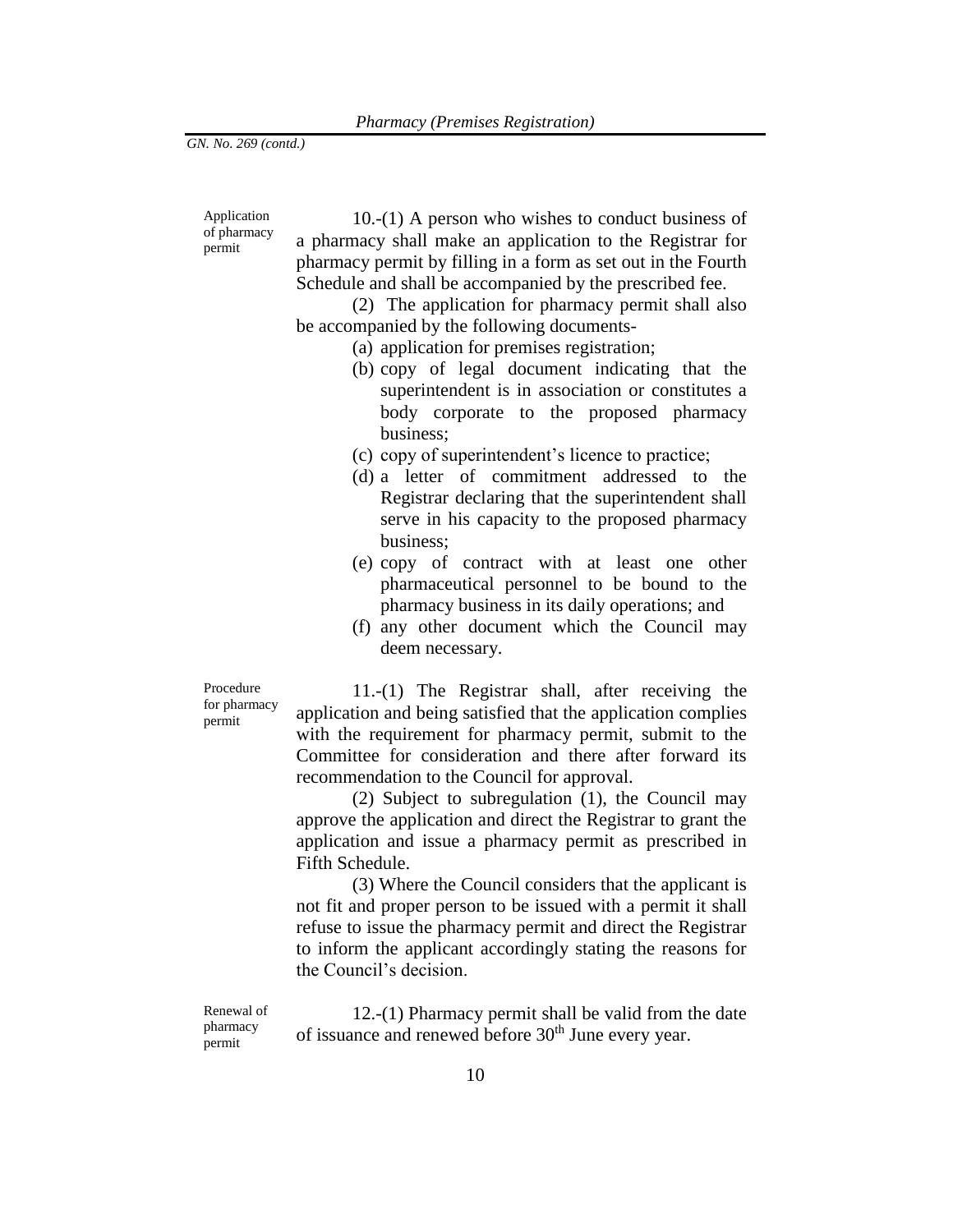(2) A holder of pharmacy permit issued under these Regulations may apply for renewal of such permit at least three months before the expiry of such registration,

Provided that, an application for renewal of permit shall be considered if the Council satisfies itself that the applicant has maintain standards of premises as prescribed in these Regulations and has paid a prescribed fee.

(3) A person who fails to renew a pharmacy permit commits an offence and upon conviction shall be liable to a fine not less than one million shillings or imprisonment for a term not exceeding three months or both.

Suspension 13. The Council may suspend registration certificate and pharmacy permits in the following grounds-

- (a) the pharmacy has no superintendent or pharmacist in charge approved by the Council;
- (b) registration certificate and pharmacy permits are not renewed;
- (c) standards of premises are not maintained;
- (d) the superintendent fails to perform the duties as prescribed under regulations relating to the Practice of Pharmacy;
- (e) the owner of a pharmacy fails to perform duties as prescribed under regulations relating to the Practice of Pharmacy;
- (f) the pharmacy is not in operation for more than 90 days and the owner fails to notify the Council in accordance with these Regulations;
- (g) any contravention of the Act or any written laws relating to handling and control of pharmaceuticals; and
- (h) any other act which the Council considers it is a risk to public health and safety.

Cancellation 14. The Council may cancel registration certificate and pharmacy permits under the following circumstances where-

- (a) terms and conditions prescribed by the Council have been violated;
- (b) the owner ceases to carry out the business of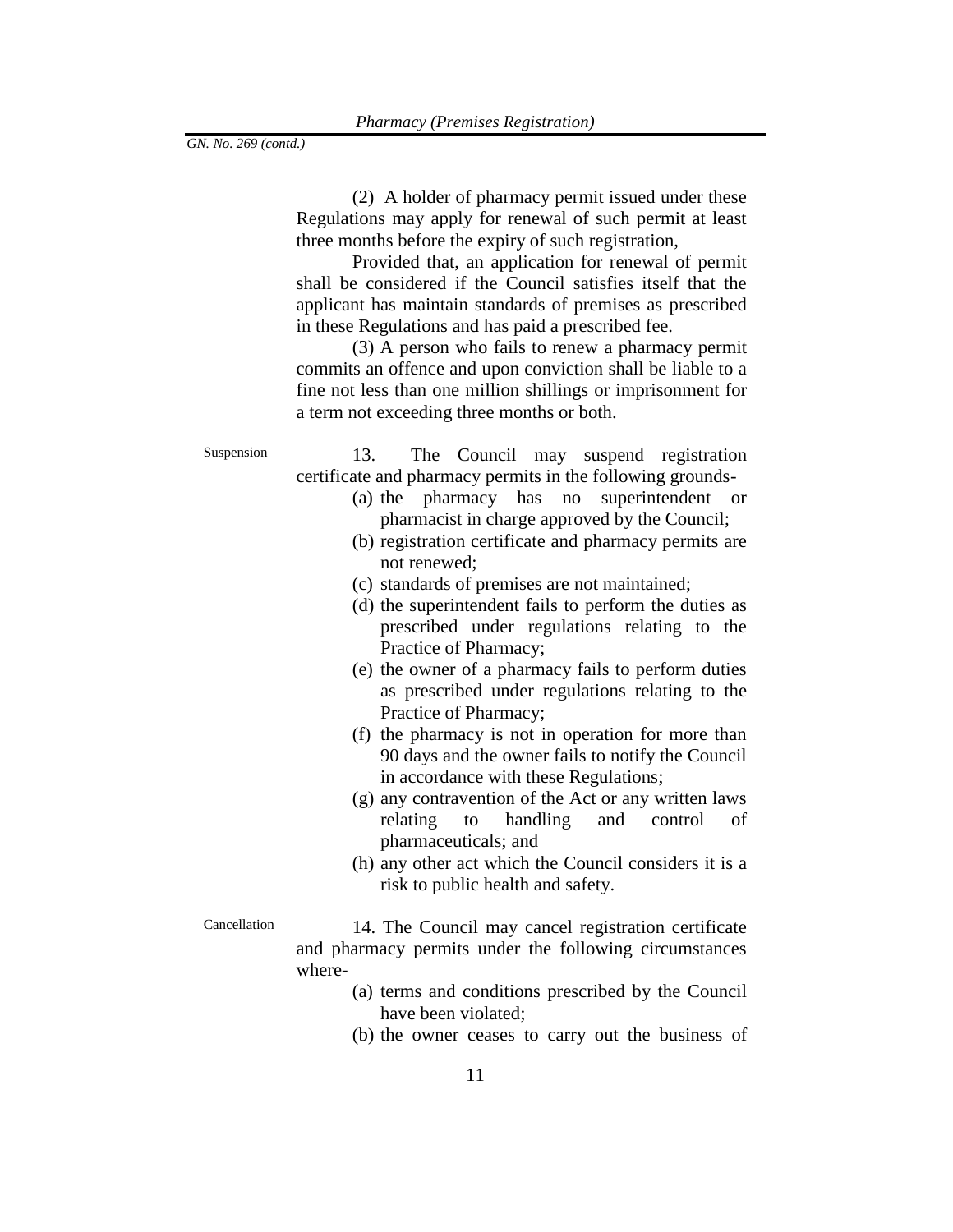pharmacy and surrenders the registration certificate and pharmacy permit;

- (c) the owner fails to pay pharmacy permit fees for two consecutive years;
- (d) there is a forgery with the purport to deceive the Council and general public; and
- (e) any other act which the Council considers it is a risk to public health and safety.

Procedure for cancellation or suspension

15.-(1) The Registrar shall notify in writing the owner of the pharmacy specifying the grounds for cancellation or suspension of registration certificate or pharmacy permit.

(2) Subject to subregulation (1), the person to whom the notice is served shall, within the time specified in the notice make representation in writing to the Registrar on the rectification of the default.

(3) Where the owner fails to rectify the default within the time specified in the notice or fails to make representation satisfactory to the Registrar, the Registrar shall recommend to the Council for cancellation or suspension of the registration certificate or pharmacy permit issued.

(4) The Council shall, if it is satisfied with the recommendations made, direct the Registrar to cancel or suspend registration certificate or pharmacy permit.

(5) Where the registration certificate or pharmacy permit has been cancelled, the owner of the pharmacy shall surrender the registration certificate or pharmacy permit and comply with disposal and handling of medicines pursuant to the Tanzania Medicine and Medical Devices Act.

(6) Where the registration certificate or pharmacy permit has been suspended, the owner of the pharmacy shall rectify and pay fees as directed by the Council.

Cap. 219

Register 16.-(1) The Registrar shall keep and maintain a register of premises as follows-

(a) community pharmacy;

- (b) wholesale pharmacy;
- (c) storage facilities;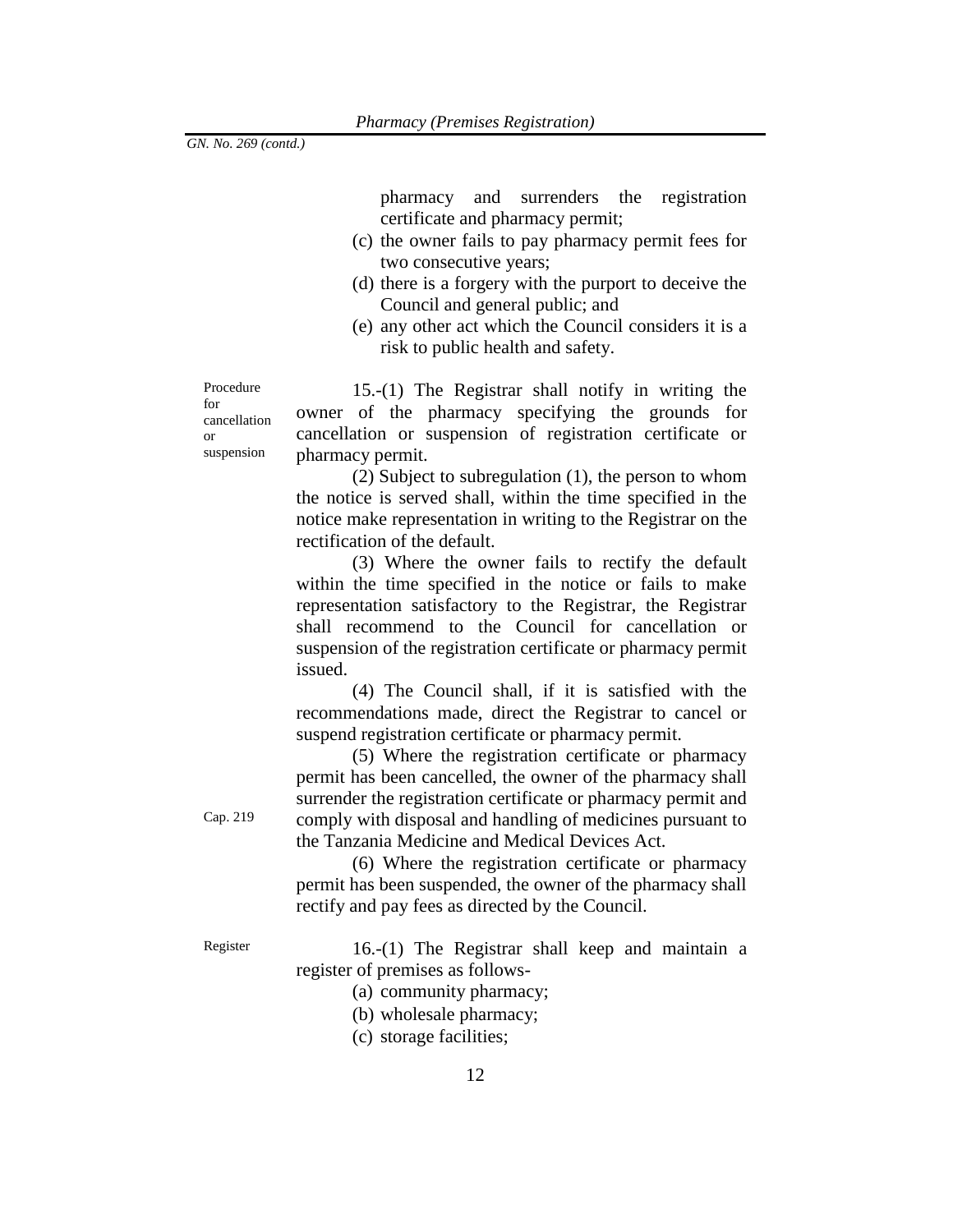(d) vessels carrying medicines; and

(e) any other premises registered under the Act.

(2) Subject to subregulation  $(1)(a)$ , community pharmacies shall be classified and graded depending on the requirements prescribed by the Council from time to time.

Temporary closure

17.-(1) Owners who intend to temporarily close a business of a pharmacy shall notify the Council immediately before closing the pharmacy.

(2) Subject to subregulation (1), the temporary closure shall be for a period not more than 90 days from the date of notification and during that period standards for good storage practice shall be maintained.

(3) Where a temporary closure exceeds 90 days, owner of the pharmacy shall notify the Council in writing on why the pharmacy permit should not be suspended.

(4) The pharmacy owner who temporarily closes his premises without notifying the Council commits an offence.

Restoration 18. A pharmacy whose pharmacy registration certificate and pharmacy permit has been cancelled in terms of these Regulations and the Act shall apply for restoration and shall be considered as a new applicant.

Restriction in respect of pharmacy names

19. The Registrar shall refuse to register, or direct to change the name of the pharmacy that misleads the general public.

Application for change of premises location, name and ownership

20.-(1) A person shall not change premises location, a name or ownership of a pharmacy unless is approved by the Registrar.

(2) A change of premises location shall be treated as a new application for establishing a business of pharmacy.

(3) Subject to subregulation (1) a person who intends to effect any change in the pharmacy shall submit to the Registrar a dully filled application form as provided in Sixth Schedule and accompanied with-

> (a) name and contact details of the previous owner or the representative thereof (in case of change of ownership);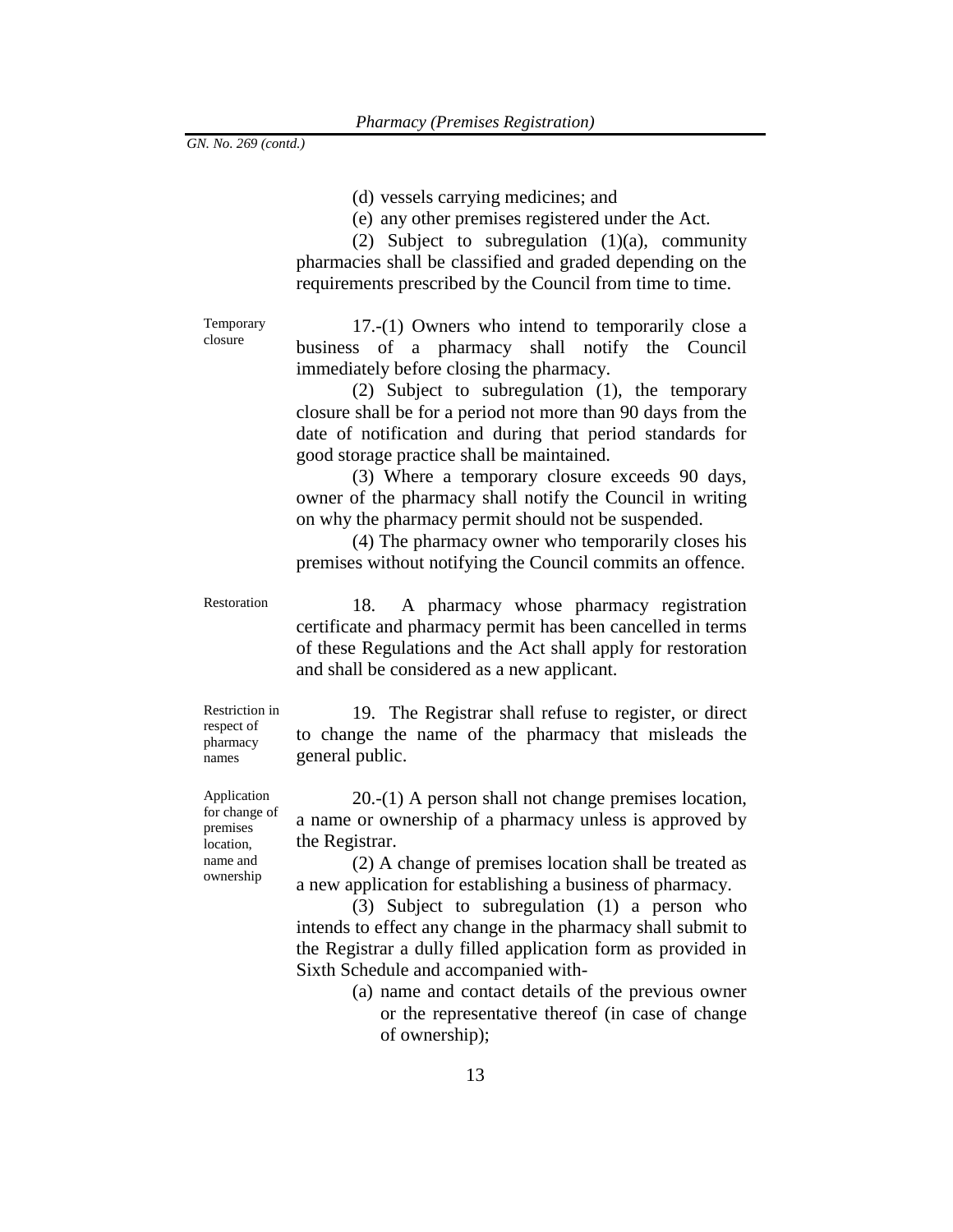- (b) original premises registration certificate and original business permit;
- (c) fees prescribed in the Fees and Charges Regulations; and
- (d) any other information as the Council may determine.

(4) A person who changes location, the name of a pharmacy or ownership without notifying the Council commits an offence.

# PART III

# GENERAL PROVISIONS

Transition period

21. Any premises which, prior to the coming into force of these Regulations was at approved location and which have become unsuitable for the purpose they were registered as stipulated in regulation 4(1) (b), (c), (d), shall remain valid and operate for a period of not exceeding two (2) years from the date of commencement of these Regulations.

Offence and penalty

22. A person who contravenes any provisions of these Regulations for which no other penalty has been prescribed, commits an offence and is liable upon conviction to a fine of not less than five million shillings or to imprisonment for a term of not less than twenty-four months or both.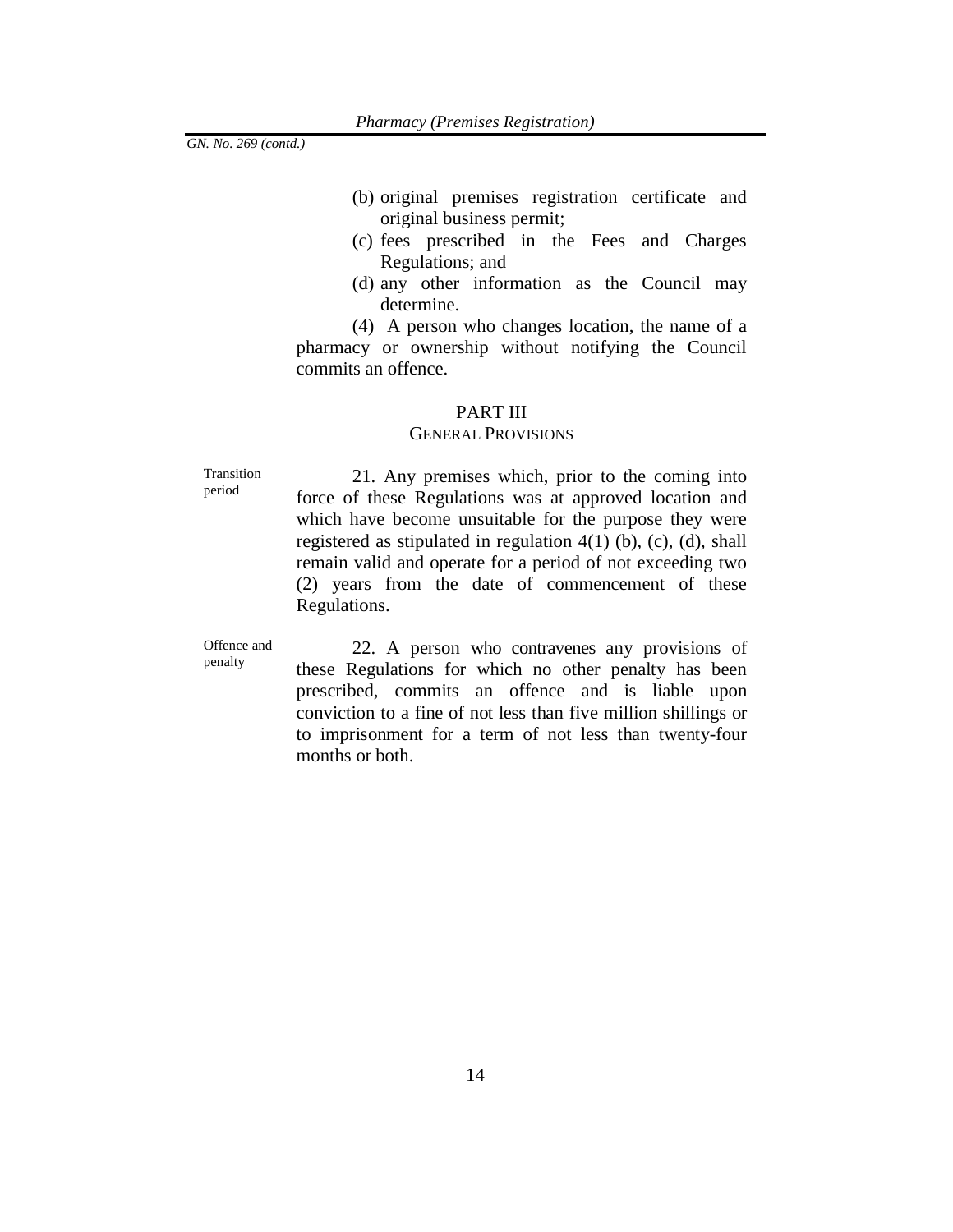*GN. No. 269 (contd.)*

## **FIRST SCHEDULE** \_\_\_\_\_\_\_\_\_\_

\_\_\_\_\_\_\_\_\_\_\_

*(Made under regulation 3(2))* \_\_\_\_\_\_\_\_\_\_\_

# **PHARMACY COUNCIL**



# **APPLICATION FORM FOR APPROVAL OF LOCATION OF PREMISES**

### **SECTION A: APPLICANT INFORMATION**

| 4. Email address (if any) __ |
|------------------------------|

# **SECTION B: INFORMATION OF THE PROPOSED LOCATION (FILL SPACE CORRECTLY**)

- 1. Physical address of the proposed location Street\_\_\_\_\_\_\_\_\_\_\_\_\_Plot No. \_\_\_\_\_\_\_\_\_\_\_\_ Ward **Example 2.1 District Example 2.1 Region** Region **Region**
- 2. Name and distance from the Public Health Facility in metres
- 3. Name and distance from the nearby outlets (Pharmacy, DLDM, Labs) in metres \_\_\_\_\_\_
- 4. Name and distance from the unsuitable areas (Fuel station, Bar, Damp) in metres \_\_\_\_\_
- 5. Proposed Business Name (BRELA Certificates if any)
- 6. Type of Business: A). Retail B). Wholesale C). Storage Facilities D) Consultant E)Any other (mention)

\_\_\_\_\_\_\_\_\_\_\_\_\_\_\_\_\_\_\_\_\_\_\_\_\_\_\_\_\_\_\_\_\_ \_\_\_\_\_\_\_\_\_\_\_\_\_\_\_\_\_\_\_\_\_\_\_\_\_

## **SECTION C: DECLARATION**

I/We declare that the information given above are true and correct, knowing that it is an offence to produce documents/tender false information to public office.

Name and Signature of the Applicant Date of Application

# **SECTION D: FOR OFFICIAL USE ONLY**.

**Accounts Section** 

Total fee paid \_\_\_\_\_\_\_\_\_\_\_\_\_\_\_\_\_Received date \_\_\_\_\_\_\_\_\_\_\_\_\_\_\_\_\_\_\_\_\_\_\_\_\_\_\_\_\_\_\_\_\_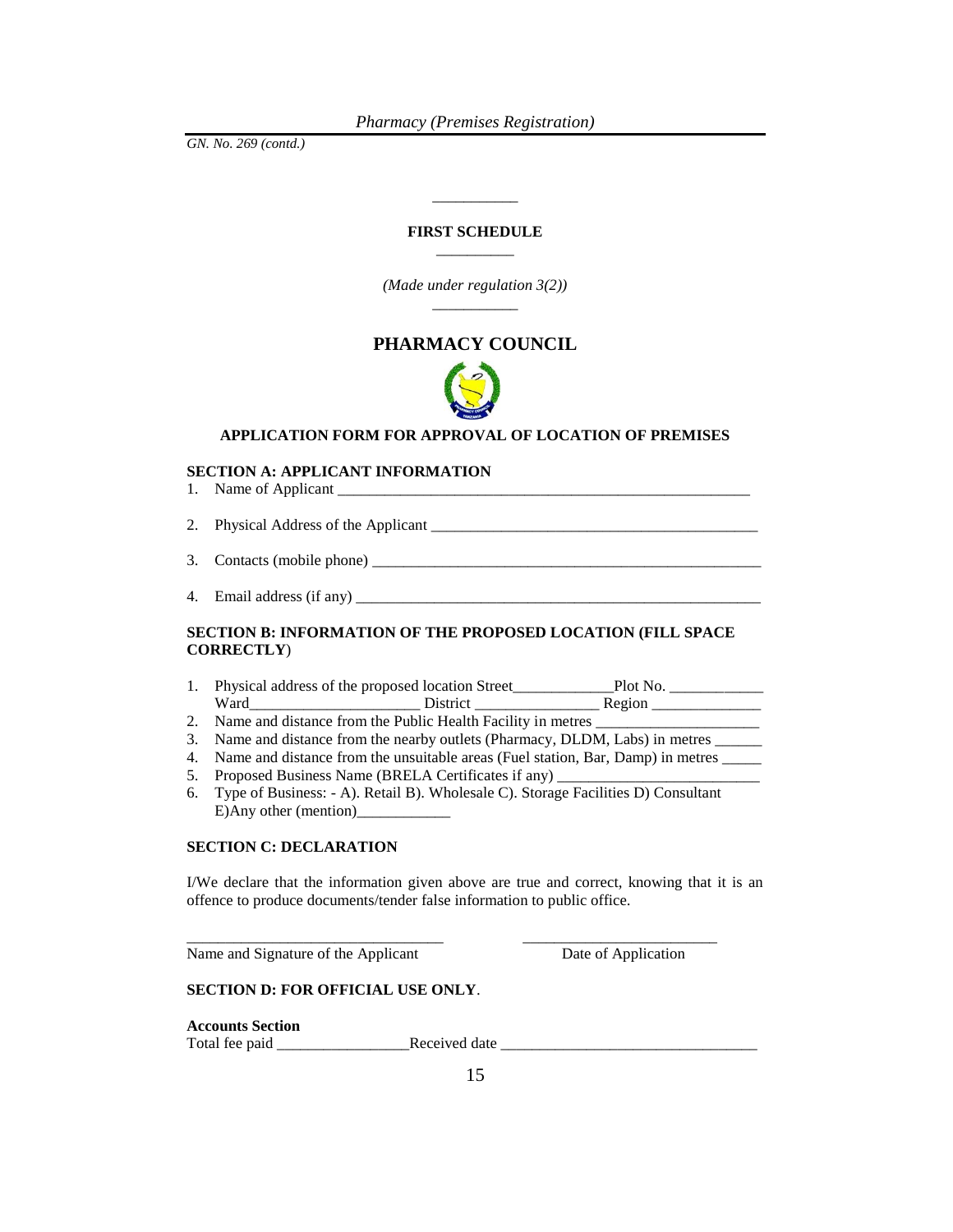*GN. No. 269 (contd.)*

Pay slip/Receipt No.\_\_\_\_\_\_\_\_\_\_\_\_\_\_\_\_\_\_\_\_\_\_\_\_\_\_\_\_\_\_\_\_Signature\_

## **Inspection Section**

I/We inspected the area/building of the proposed premises on (date)  $\_\_$ and I/We have found that the said premises location does not/does meet the required standards. Reasons for rejection

\_\_\_\_\_\_\_\_\_\_\_\_\_\_\_\_\_\_\_\_\_\_\_\_\_\_\_\_\_\_\_ \_\_\_\_\_\_\_\_\_\_\_\_\_\_\_\_\_\_\_\_\_\_\_\_\_\_\_

Name, Signature of Inspector (1) Name, Signature of Inspector (2)

# **NOTE: THIS FORM IS VALID FOR SIX (6) MONTHS ONLY FROM THE DAY OF FIRST INSPECTION**

\_\_\_\_\_\_\_\_\_\_\_\_\_\_\_\_\_\_\_\_\_\_\_\_\_\_\_\_\_\_\_\_\_\_\_\_\_\_\_\_\_\_\_\_\_\_\_\_\_\_\_\_\_\_\_\_\_\_\_\_\_\_\_\_\_\_\_\_\_\_\_\_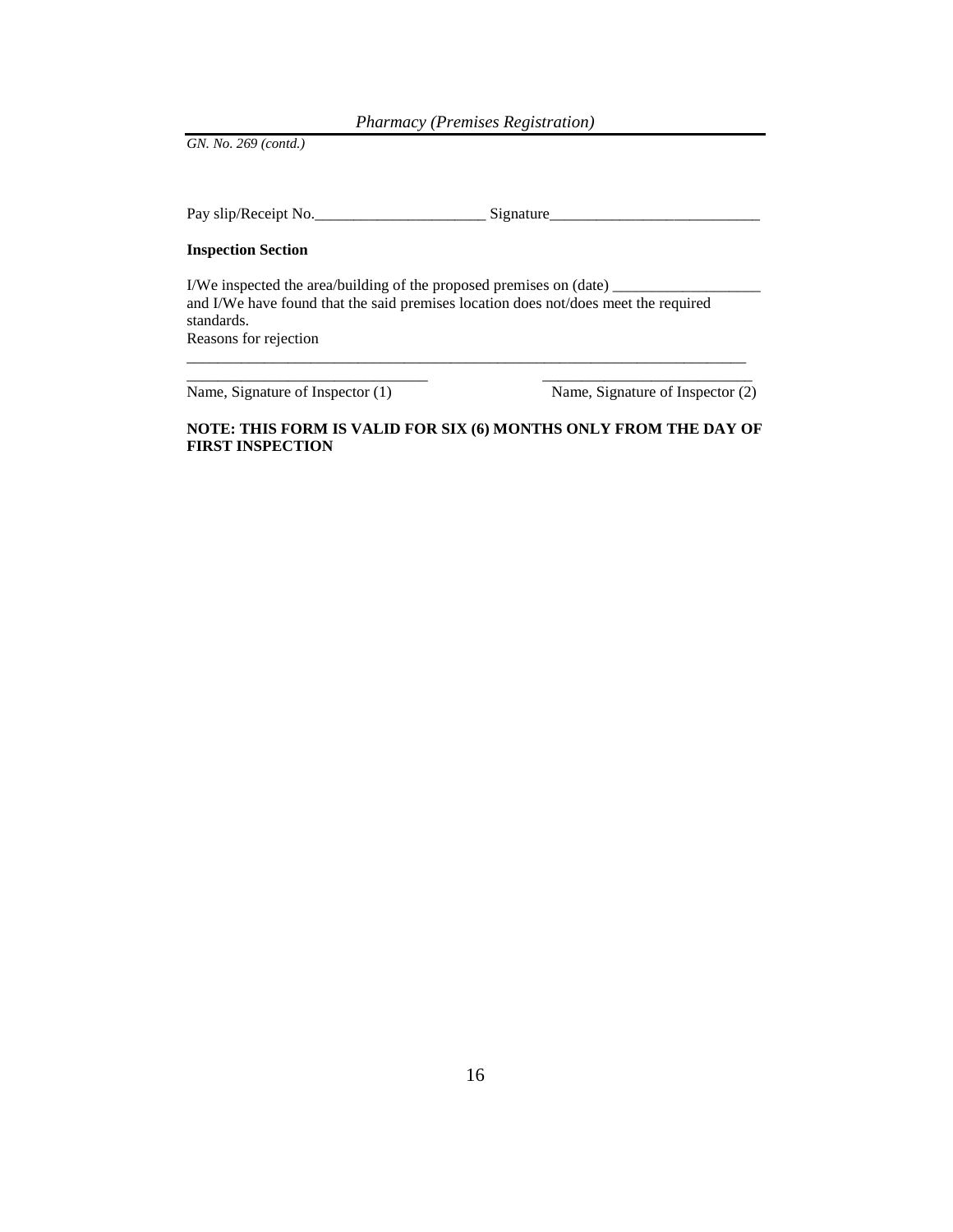*GN. No. 269 (contd.)*

## **SECOND SCHEDULE** \_\_\_\_\_\_\_\_\_\_\_

\_\_\_\_\_\_\_\_\_\_

*(Made under regulation 7)* \_\_\_\_\_\_\_\_\_\_

# **PHARMACY COUNCIL**



# **APPLICATION FOR REGISTRATION AND RE REGISTRATION OF PREMISES**

| <b>TICK WHERE APPROPRIATELY REGISTRATION</b> |  |  |
|----------------------------------------------|--|--|
| REGISTRATION                                 |  |  |

## **SECTIONA: APPLICANT INFORMATION**

| $\mathbf{1}$ . | Name   | of                                                                                                                                                                             | contact |
|----------------|--------|--------------------------------------------------------------------------------------------------------------------------------------------------------------------------------|---------|
| 2.             | Postal |                                                                                                                                                                                |         |
| 3.             | (tick) | I/We hereby apply for a new or re-registration of premises for pharmacy business of:                                                                                           |         |
|                |        | (a) Community Pharmacy<br>(b) Wholesale Pharmacy<br>(c) Consultant pharmacy<br>(d) Storage facilities<br>(e) Vessel                                                            |         |
|                |        | <b>SECTION B: OWNERSHIP</b>                                                                                                                                                    |         |
| 1.             |        | Type of ownership (tick)<br>(a) sole proprietorship (ONLY for owners who are pharmacist);<br>(b) partnerships;<br>(c) corporations;<br>(d) joint ventures; and or association. |         |
| 2.             |        | The registration number of BRELA is                                                                                                                                            |         |
| 3.             |        | Full name(s) of Owner (s), Partner(s) and Directors(s)<br>No                                                                                                                   | LD.     |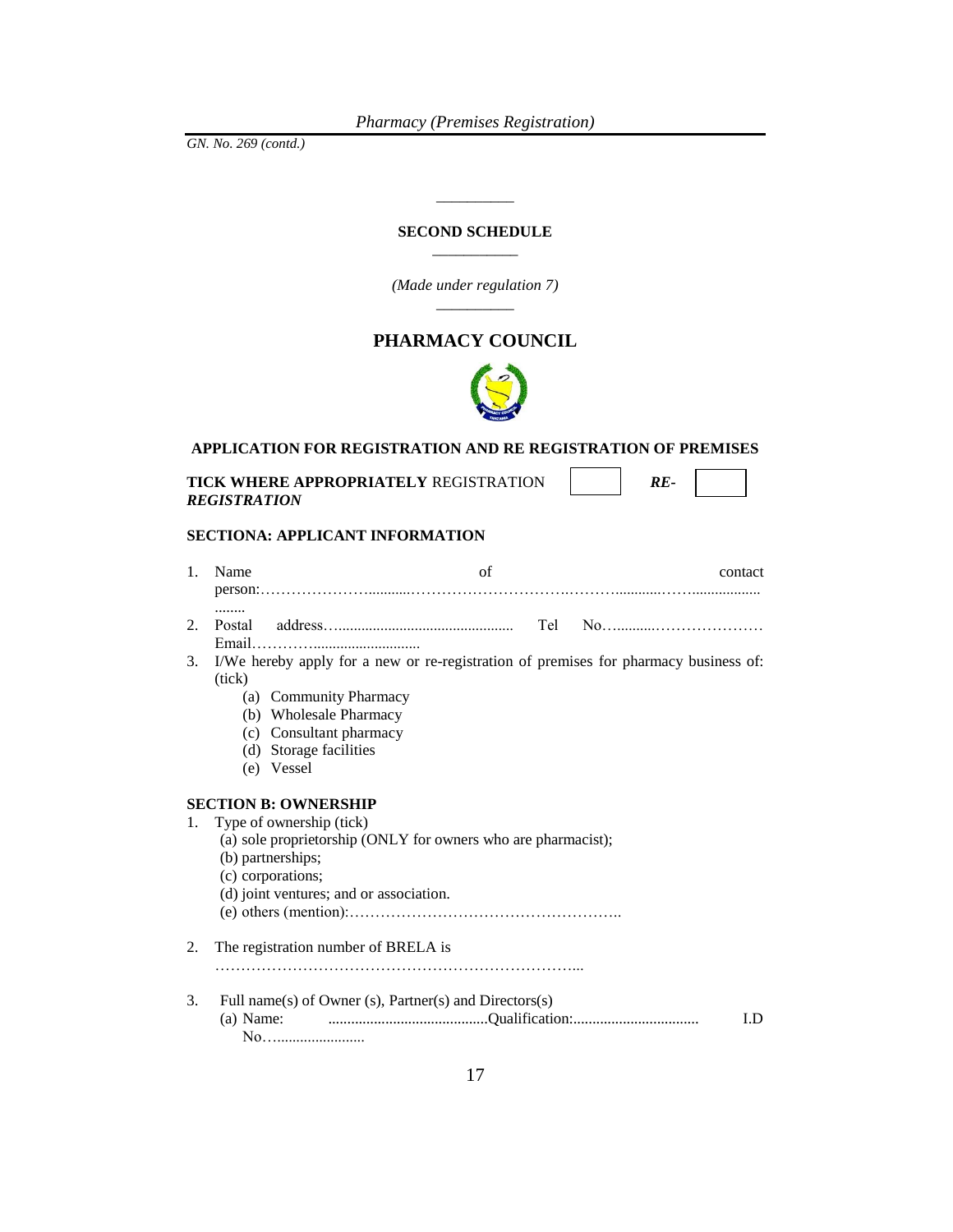|    |                                                                                                                                               | LD  |
|----|-----------------------------------------------------------------------------------------------------------------------------------------------|-----|
| No |                                                                                                                                               |     |
|    |                                                                                                                                               | LD. |
| No |                                                                                                                                               |     |
|    |                                                                                                                                               |     |
| No |                                                                                                                                               |     |
|    | (e) Name: $\qquad \qquad \ldots \qquad \qquad \ldots \qquad \qquad \ldots \qquad \qquad \ldots \qquad \qquad \ldots \qquad \qquad \text{I.D}$ |     |
|    |                                                                                                                                               |     |

# **PARTC: PREMISES INFORMATION**

| 2. Premises situated at/lying between Plot No House No Street |  |
|---------------------------------------------------------------|--|

- name ........................... Ward...........................District/Municipality/City
- ...................................... Region............................................. 3. **For re-registration,** Facility Identification Number (FIN)..................................of (year)......................... Expiring on………………………..existing Permit No..................... Dated....................Expiring on .....................

#### 4.

#### **SECTION D: MANDATORY REQUIRED ATTACHMENTS**

- 1. Required attachment to be submitted with this form are-
	- (a) Memorandum and Article of Association with a pharmacist (if the owner is not a pharmacist);
	- (b) A copy of lease agreement/ title deed;
	- (c) A copy of Certificate of Registration from BRELA;
	- (d) Certified copy of Director(s)/Partner (s) ID with their current photographs;
	- (e) A copy of the site plan of the building indicating the location of the pharmaceutical premises in relation to adjoining or surrounding businesses and access to and from such premises; and
	- (f) A copy of the plan layout of the actual pharmacy premises.

#### **SECTION E: DECLARATION**

- 1. If my/our premises is registered and licensed I/We shall keep it in hygienic condition and good state as required under the above mentioned Act and Regulations made thereunder.
- 2. I/we have not been convicted of any offence relating to any provision of the Pharmacy Act, 2011 and Regulations made thereunder or any other written law related to the business being applied for within 12 months immediately preceding this application and have not been disqualified from holding a license/certificate and my license is not suspended.
- 3. I, the undersigned, do hereby declare that the particulars given above are correct and complete to the best of my knowledge and that any change of details shall be communicated to the Registrar in writing.

### **N.B. False declaration constitutes an offence.**

Name and Signature of the Applicant Date of Application

\_\_\_\_\_\_\_\_\_\_\_\_\_\_\_\_\_\_\_\_\_\_\_\_\_\_\_\_\_\_\_\_\_ \_\_\_\_\_\_\_\_\_\_\_\_\_\_\_\_\_\_\_\_\_\_\_\_\_\_\_\_\_\_\_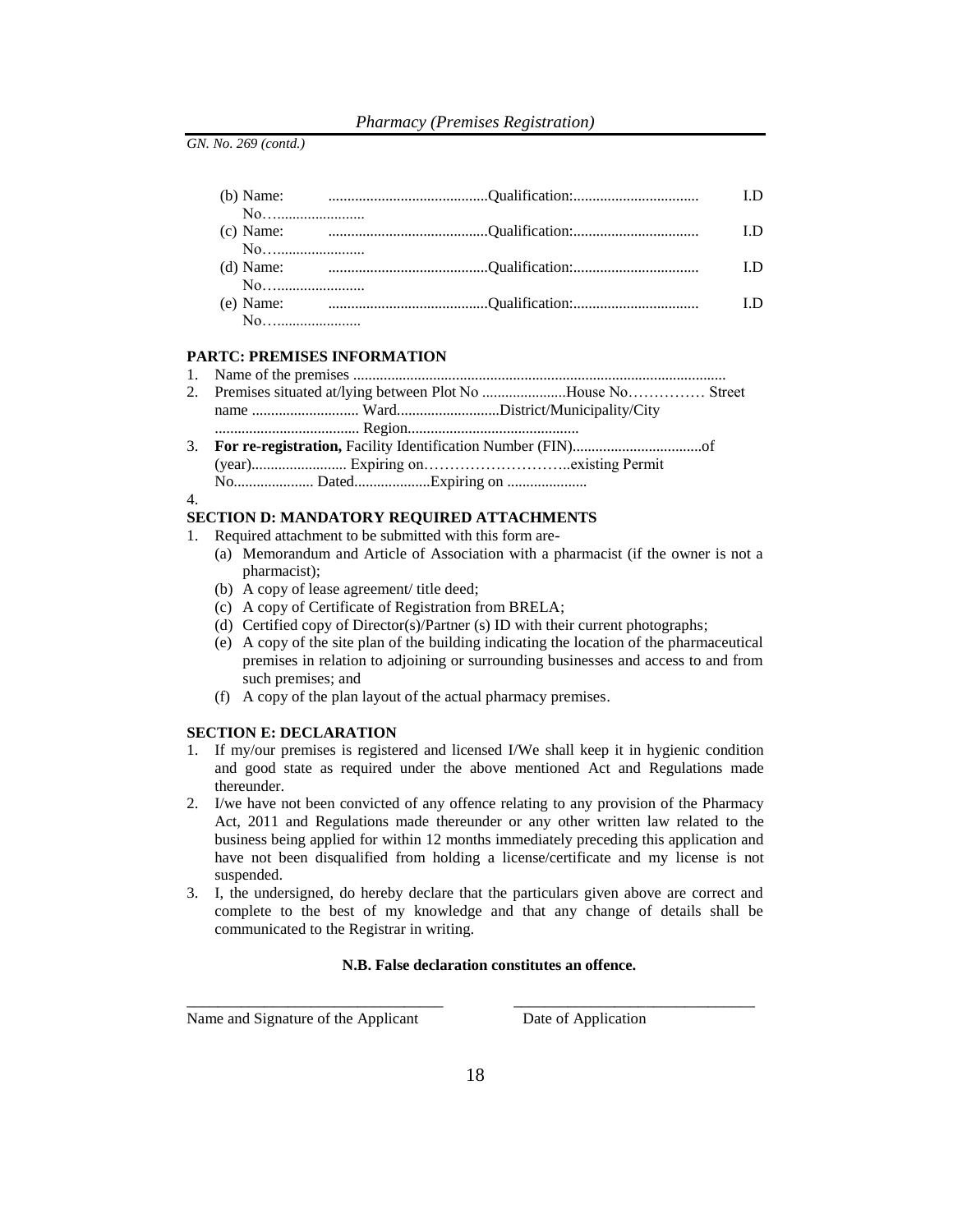## **SECTION**: **DISTRICT/MUNICIPAL/REGIONAL/PHARMACY COUNCIL INSPECTOR's REMARKS**

- 1. (*In case there is no District Inspector this part should be filled by Regional Inspector*) 2. I,
- Mr./Mrs./Ms./Dr./Prof:………………………………District/Municipal/Regional/PCI Inspector of Postal address:…………………………hereby certify that, I have inspected the above-mentioned premises in Section A as per attached inspection checklist and found that it **complies/does not comply** with standards prescribed for registration of premises.

Please give reason(s) if it does not comply:

| Name of Inspectors $(s)$                | Signatures & stamp | Date    |
|-----------------------------------------|--------------------|---------|
|                                         |                    |         |
|                                         |                    |         |
| <b>SECTION G: FOR OFFICIAL USE ONLY</b> |                    |         |
| of                                      |                    |         |
| Registration                            | granted/not        | granted |
|                                         |                    |         |
|                                         | Designation:       |         |

......................................................... I.D

Number:........................................................

Date:.................................................

...................

......…..……………………………. Signature of Registrar and stamp.

#### \_\_\_\_\_\_\_\_\_\_\_\_\_\_\_ **THIRD SCHEDULE** \_\_\_\_\_\_\_\_\_\_\_\_\_\_\_

*<sup>(</sup>Made under regulation 8(3))*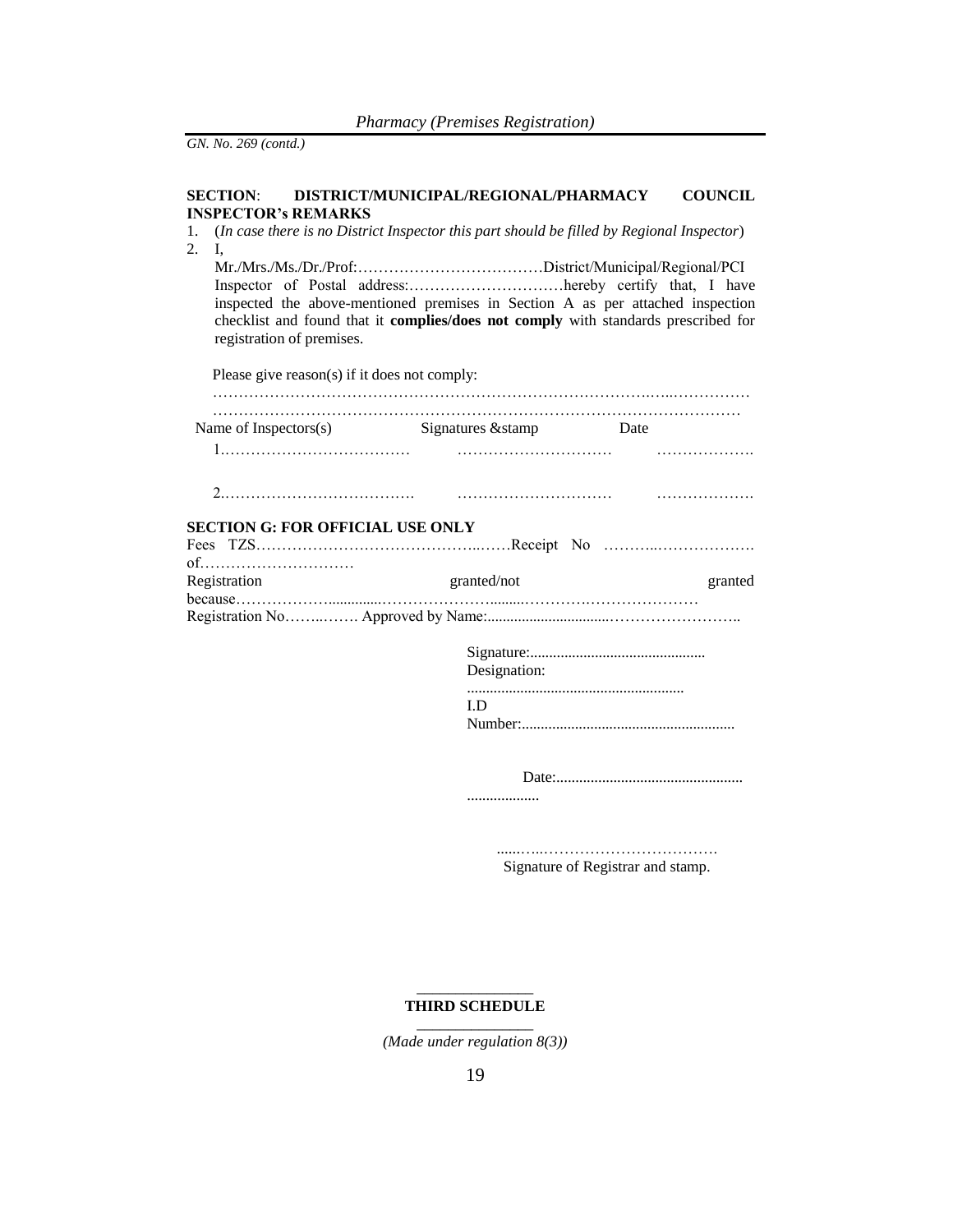# **PHARMACY COUNCIL**

\_\_\_\_\_\_\_\_\_\_\_\_\_\_\_



### **CERTIFICATE OF REGISTRATION**

FIN: ………………………………..

This is to certify that the premises owned by M/S…………………… **Pharmacy** of P.O.Box ………………….. located at Plot No.…………………, House No……………………, Street……………… Municipality/District…………….Region ……………………………….has been registered for *Community Pharmacy /Wholesale Pharmacy/Consultant Pharmacy/Storage* to sell or store pharmaceutical and related products with Facility Identification Number (FIN) ……………….

Issued in **April, 2019**

#### **DATE** SIGNATURE OF **REGISTRAR AND STAMP**

**\_\_\_\_\_\_\_\_\_\_\_\_\_\_\_\_\_\_\_\_\_\_\_\_\_\_\_** 

#### **CONDITIONS:**

- **1. The premises and the manner in which the business is conducted must conform to the category of pharmacy business registered**
- **2. This certificate does not authorize the holder to sell or supply medicines, medical devices and diagnostic illegally in unlicensed premises**
- **3. Any changes such as ownership, superintendent pharmacist, business name, physical address, and location of registered premises shall be approved by the pharmacy council**
- **4. This certificate is not transferable to other premises or any other person**

**\_\_\_\_\_\_\_\_\_\_\_\_\_\_\_\_\_\_\_\_\_\_\_\_\_\_\_\_\_\_** 

**5. Both certificate and business permit shall be displayed conspicuously in the registered premises**

**(QR CODE)**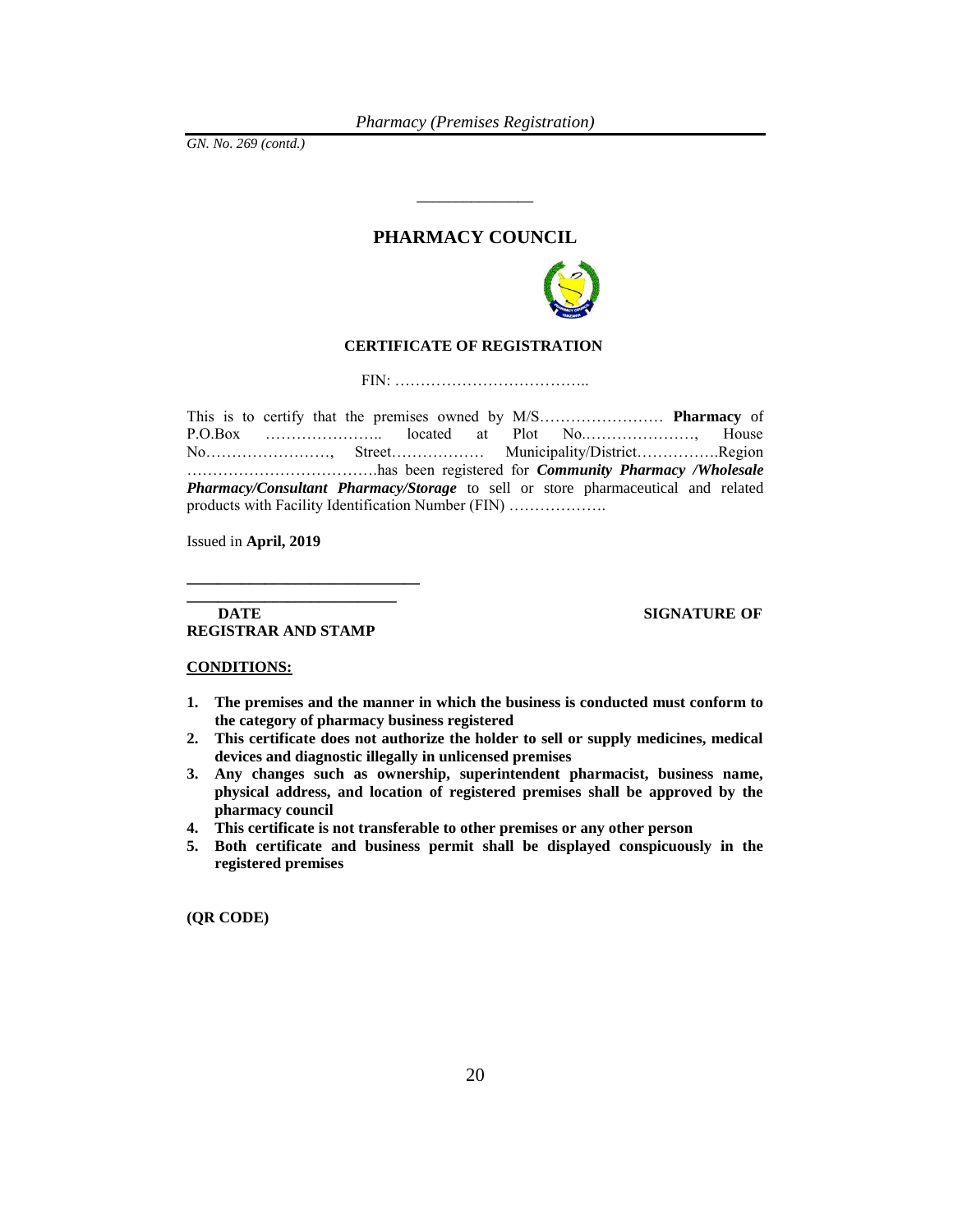*GN. No. 269 (contd.)*

## **FOURTH SCHEDULE**  $\overline{\phantom{a}}$

**\_\_\_\_\_\_\_\_\_\_**

*(Made under regulations 10 (1))* \_\_\_\_\_\_\_\_\_\_\_\_

# **PHARMACY COUNCIL**



# **APPLICATION FOR NEW AND RENEWAL OF PERMIT**

TICK WHERE APPROPEATELY: *NEW PERMIT* **RENEWAL OF PERMIT** 

#### **SECTION A: APPLICANT INFORMATION**

- 1. Name of the contact person ............................................................................................
- 2. Postal Address of the owner: ......................Tel./Mobile..................... Email......................
- 3. I/We hereby apply for a new or renewal permit for;
	- (a) retail
	- (b) distribution
	- (c) consultant
	- (d) storage

## **SECTION B: OWNERSHIP**

- 1. Type of ownership (tick)
	- (a) sole proprietorship (ONLY for owners who are pharmacist);
	- (b) partnerships;
	- (c) corporations;
	- (d) joint ventures; and or association.
	- (e) others (mention):……………………………………………..

#### 2. Full name(s) of Owner (s), Partner(s) and Directors(s)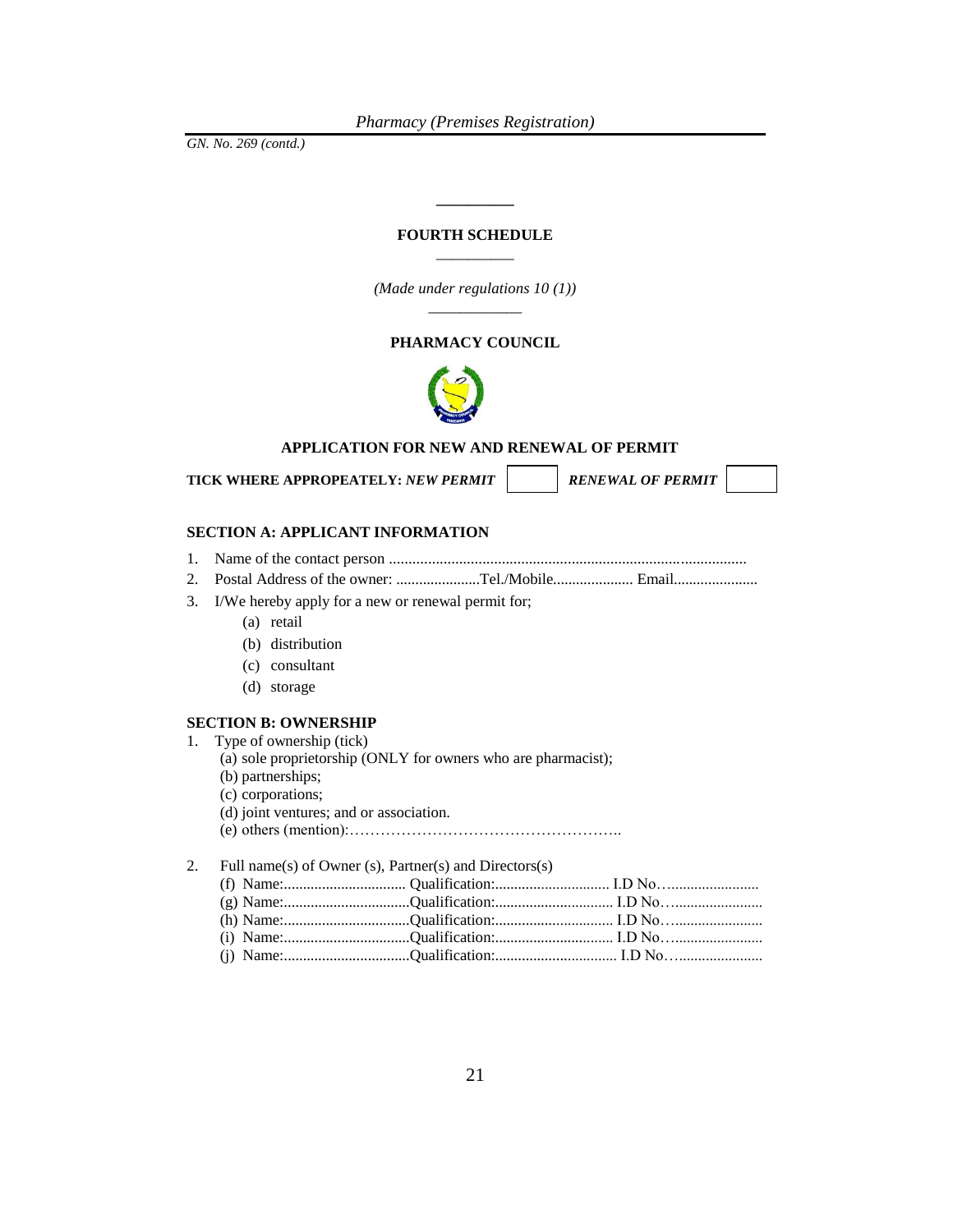# **SECTION C: PREMISESINFORMATION**

| 1. |                                                                                        |  |  |  |  |  |
|----|----------------------------------------------------------------------------------------|--|--|--|--|--|
| 2. |                                                                                        |  |  |  |  |  |
|    |                                                                                        |  |  |  |  |  |
| 3. | Premises to be or registered for;                                                      |  |  |  |  |  |
|    | (a) Community pharmacy                                                                 |  |  |  |  |  |
|    | (b) Consultant pharmacy                                                                |  |  |  |  |  |
|    | (c) Wholesale pharmacy                                                                 |  |  |  |  |  |
|    | (d) Storage facilities                                                                 |  |  |  |  |  |
|    | (e) Vessel                                                                             |  |  |  |  |  |
|    |                                                                                        |  |  |  |  |  |
| 4. |                                                                                        |  |  |  |  |  |
|    |                                                                                        |  |  |  |  |  |
|    | <b>SECTION D: SUPERINTENDENT INFORMATION</b>                                           |  |  |  |  |  |
| 1. |                                                                                        |  |  |  |  |  |
| 2. |                                                                                        |  |  |  |  |  |
| 3. | Self-employed<br>Employment status (tick): Employed                                    |  |  |  |  |  |
| 4. |                                                                                        |  |  |  |  |  |
| 5. | No                                                                                     |  |  |  |  |  |
| 6. |                                                                                        |  |  |  |  |  |
|    | <b>SECTION</b><br><b>PHARMACEUTICAL</b><br>E:<br><b>OTHER</b><br><b>PERSONNEL</b>      |  |  |  |  |  |
|    | (Pharmacist/Pharmaceutical Technician/<br>Pharmaceutical Assistant/<br><b>Medicine</b> |  |  |  |  |  |
|    | Dispenser)                                                                             |  |  |  |  |  |
| 1. | Full<br>Identification<br>Person<br>Number                                             |  |  |  |  |  |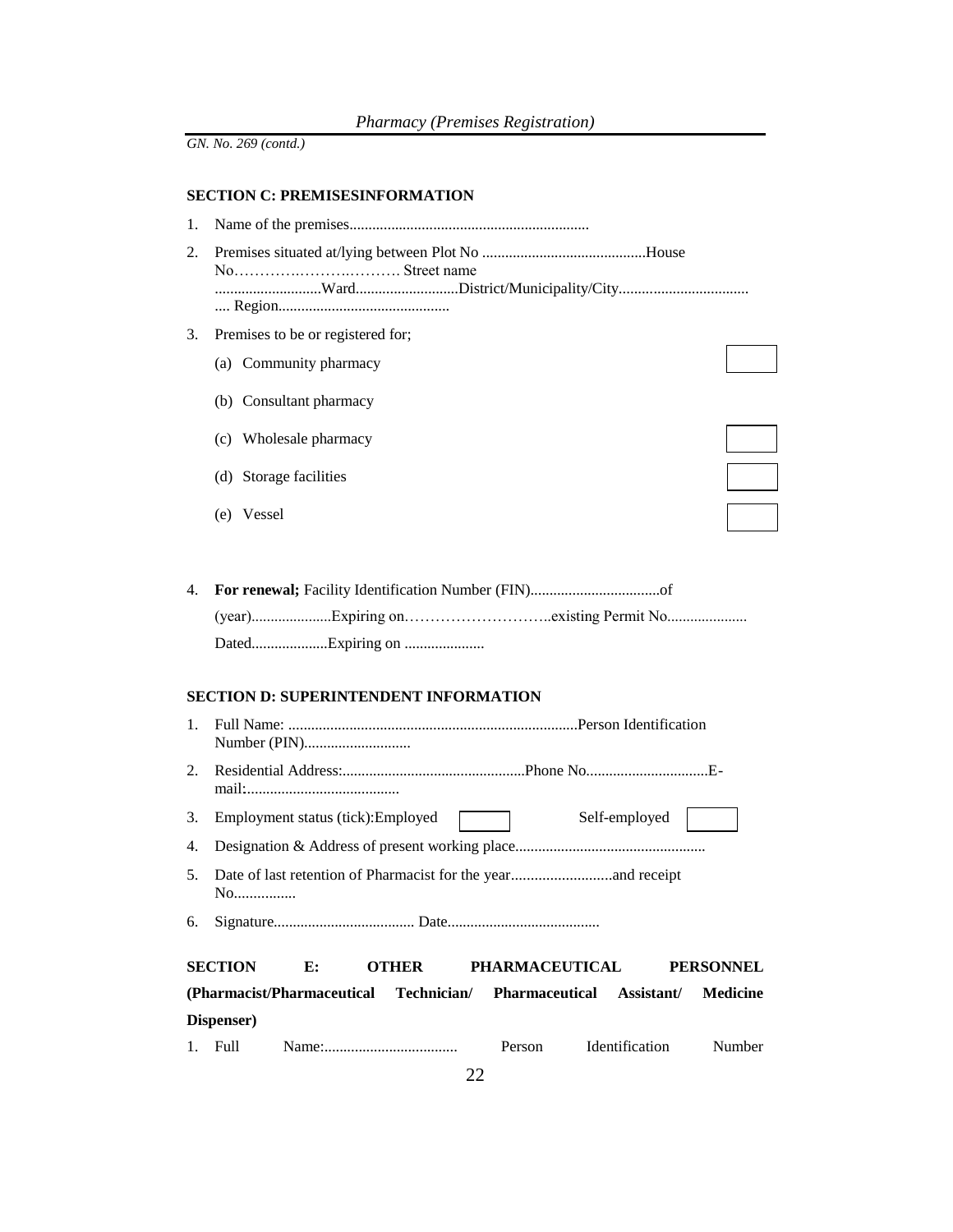| 2. |  |  | Number |
|----|--|--|--------|
|    |  |  |        |
|    |  |  |        |
|    |  |  |        |
|    |  |  |        |
|    |  |  |        |
| 3. |  |  | Number |
|    |  |  |        |
|    |  |  |        |
|    |  |  |        |
|    |  |  |        |
|    |  |  | Number |
|    |  |  |        |
|    |  |  |        |
|    |  |  |        |

#### **SECTION F: MANDATORY REQUIRED ATTACHMENTS**

- 1. Memorandum and Article of Association with a pharmacist (if the owner is not a pharmacist) or a certified copy of legal document indicating that the superintendent is in association or constitutes a body corporate to the proposed pharmacy business
- 2. A copy of superintendent's valid licence to practice
- 3. A letter of commitment addressed to the Registrar declaring that the superintendent shall serve in his capacity to the proposed pharmacy business
- 4. A copy of contract of employment with at least one other pharmaceutical personnel to be bound to the pharmacy business in its daily operations
- 5. A copy of current business permit and premises registration certificate in case of renewal

### **PARTF: APPLICANT DECLARATIONS**

- 1. If my/our premises are registered and licensed I/we shall keep it in hygienic condition and good state of repair as required under the above-mentioned Act and Regulations made thereunder.
- 2. I/we have not been convicted of any offence relating to any provision of the Pharmacy Act, 2011 and Regulations made thereunder or any other written law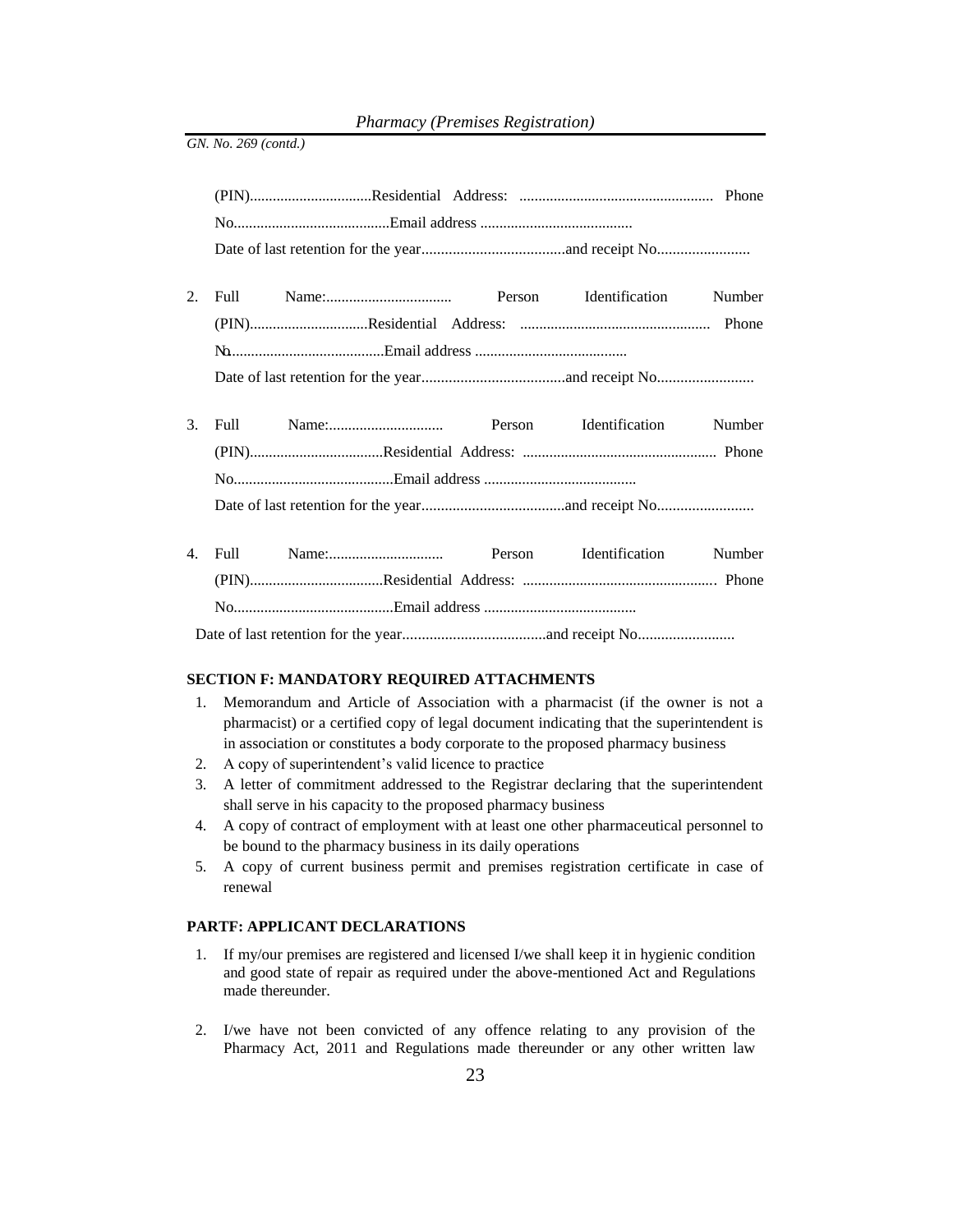related to the business being applied for within 12 months immediately preceding this application and have disqualified from holding a license/certificate and my/our license is/is not suspended

3. I, the undersigned, do hereby declare that the particulars given above are correct and complete to the best of my knowledge and that any change of details shall be communicated to the Registrar in writing.

#### **N.B. False declaration constitutes an offence**

\_\_\_\_\_\_\_\_\_\_\_\_\_\_\_\_\_\_\_\_\_\_\_\_\_\_\_ \_\_\_\_\_\_\_\_\_\_\_\_\_\_\_\_\_\_\_\_\_\_\_\_\_\_\_\_\_

Name and Signature of the Applicant Date of Application

## **INCOMPLETE FILLED APPLICATION SHALL NOT BE**

### **PROCESSED**

## **PARTG: FOR OFFICIAL USE ONLY**

......…..……………………………. Signature of Registrar and stamp.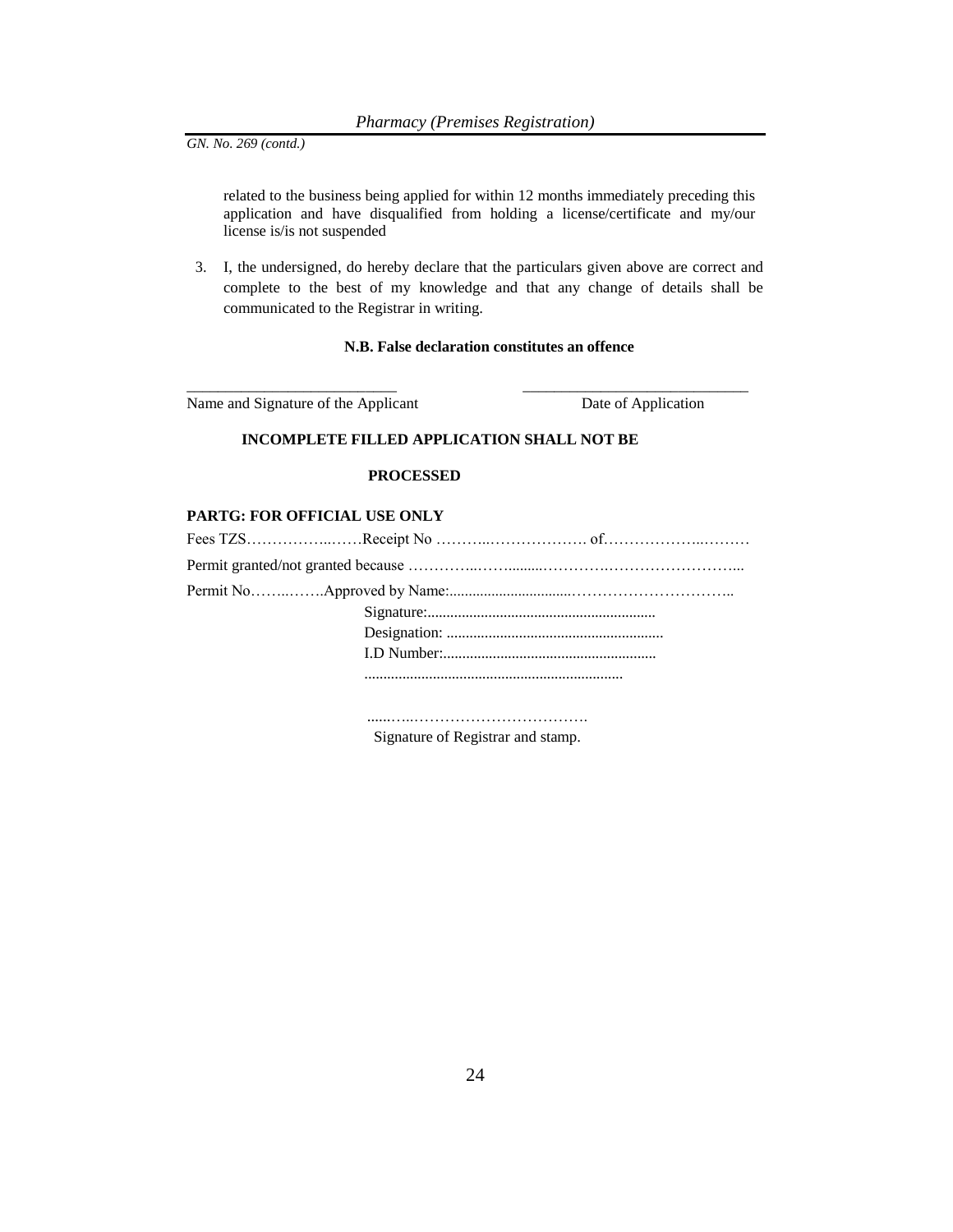*GN. No. 269 (contd.)*

### **FIFTH SCHEDULE** \_\_\_\_\_\_\_\_\_\_\_

\_\_\_\_\_\_\_\_\_\_

*(Made under regulation 11(2))* \_\_\_\_\_\_\_\_\_\_

# **PHARMACY COUNCIL**



#### **PHARMACY PERMIT**

Permit No: ………………………………..

Issued in **April, 2019 Expires on 30 June \_\_\_\_\_\_\_\_\_\_\_\_\_\_\_\_**

**DATE SIGNATURE OF REGISTRAR AND STAMP** 

#### **CONDITIONS:**

**1. This permit shall have and continue to have effect from and including the date it is issued and does not authorize the holder to operate the business in the unregistered premises or during the suspension, revocation or cancellation**

**\_\_\_\_\_\_\_\_\_\_\_\_\_\_\_\_\_\_\_\_\_\_\_\_\_ \_\_\_\_\_\_\_\_\_\_\_\_\_\_\_\_\_\_\_\_\_\_\_\_\_\_\_\_\_\_\_\_\_\_\_\_\_\_\_\_\_**

- **2. The nature of conducting business shall conform to category of pharmacist business registered**
- **3. This permit does not authorize the holder to sell or supply medicines illegally in an unlicensed premises**
- **4. When vacating the registered premises, the superintendent pharmacist shall surrender to the council the original premises registration certificate and business permit**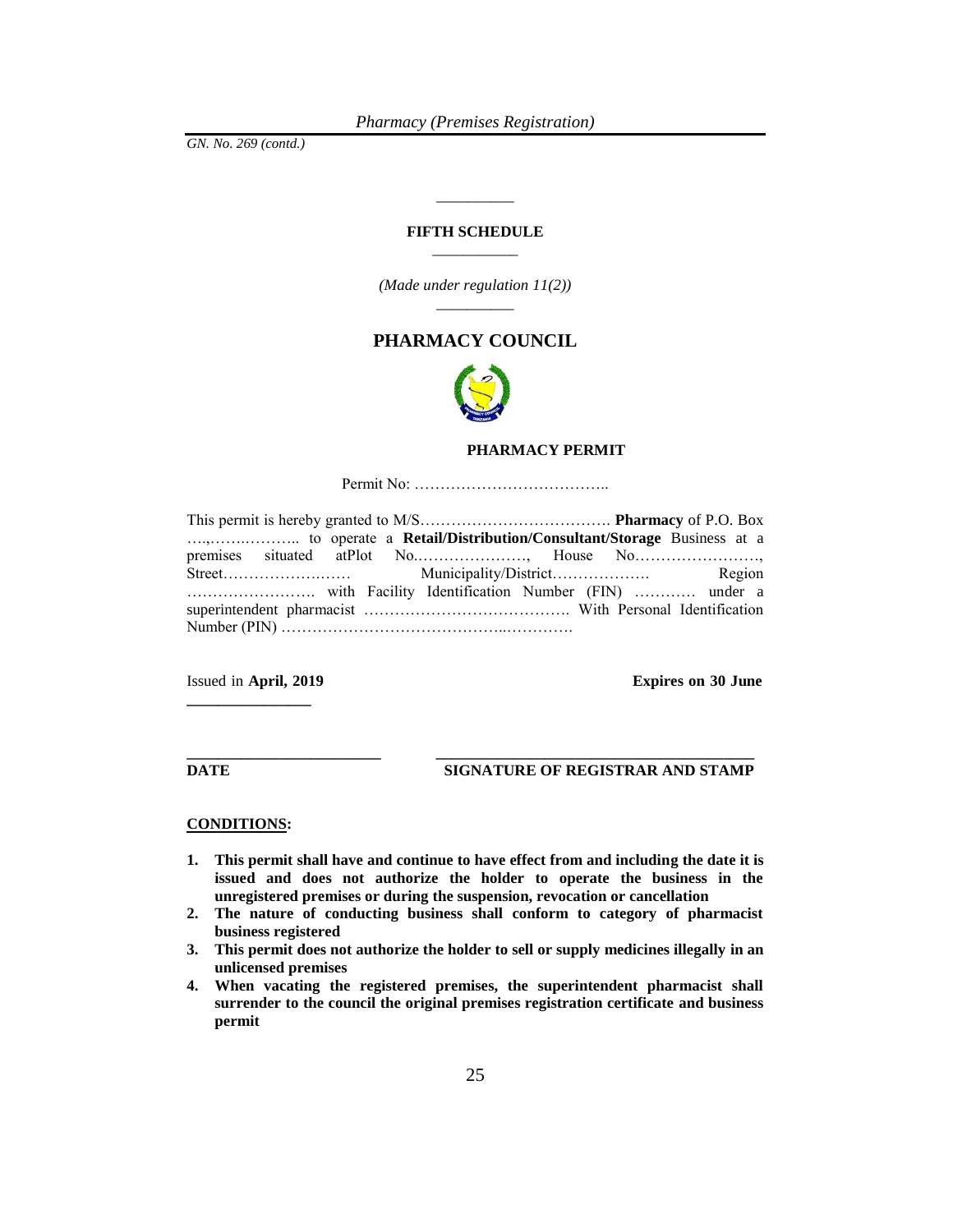**5. The permit is not transferable and the council reserves the right to suspend, revoke or cancel any certificate or permit issued under this Act if satisfied that terms and conditions have been violated**

**(QR CODE)**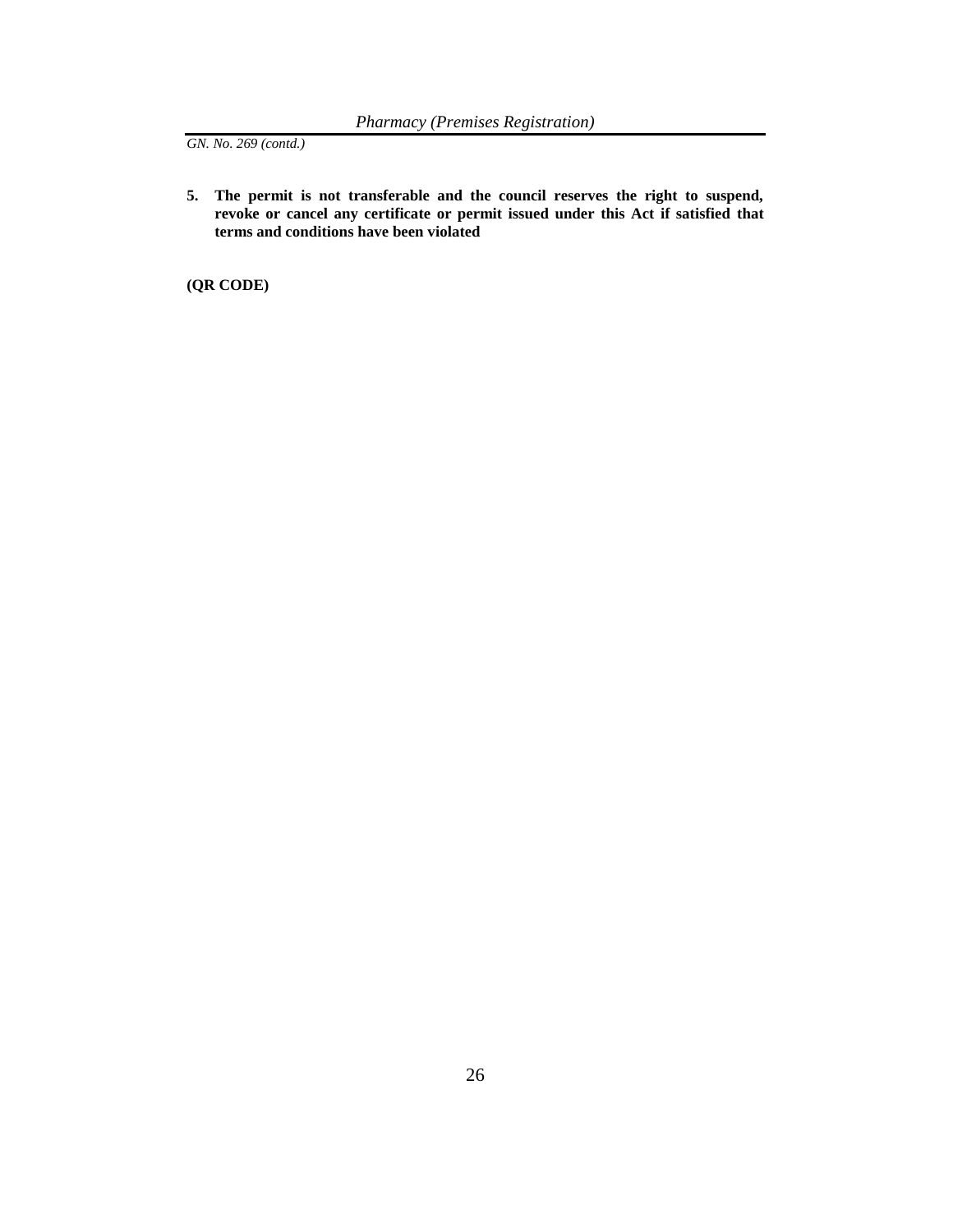#### **SIXTH SCHEDULE \_\_\_\_\_\_\_\_\_\_**

**\_\_\_\_\_\_\_\_\_**

*(Made under regulation 20(3))* **\_\_\_\_\_\_\_\_\_\_**

#### **PHARMACY COUNCIL**



#### **SECTION A: APPLICATION FOR CHANGE**:

| a) | Premises location |  |
|----|-------------------|--|
| b) | Business name     |  |
| C) | Ownership         |  |

#### **SECTION B: APPLICANT AND PREMISES CURRENT INFORMATION:**

| 1. |                                                                                                                                                                                |  |  |  |
|----|--------------------------------------------------------------------------------------------------------------------------------------------------------------------------------|--|--|--|
| 2. | Category of Pharmacy (tick): Community Mholesale<br>Consultant<br>Storage                                                                                                      |  |  |  |
| 3. |                                                                                                                                                                                |  |  |  |
|    |                                                                                                                                                                                |  |  |  |
| 4. |                                                                                                                                                                                |  |  |  |
|    |                                                                                                                                                                                |  |  |  |
|    |                                                                                                                                                                                |  |  |  |
|    | <b>SECTION C: OWNERSHIP</b>                                                                                                                                                    |  |  |  |
| 1. | Type of ownership (tick)<br>(a) sole proprietorship (ONLY for owners who are pharmacist);<br>(b) partnerships;<br>(c) corporations;<br>(d) joint ventures; and or association. |  |  |  |
| 2. | Fullname(s) of Owner (s), Partner(s) and Directors(s)                                                                                                                          |  |  |  |
|    |                                                                                                                                                                                |  |  |  |